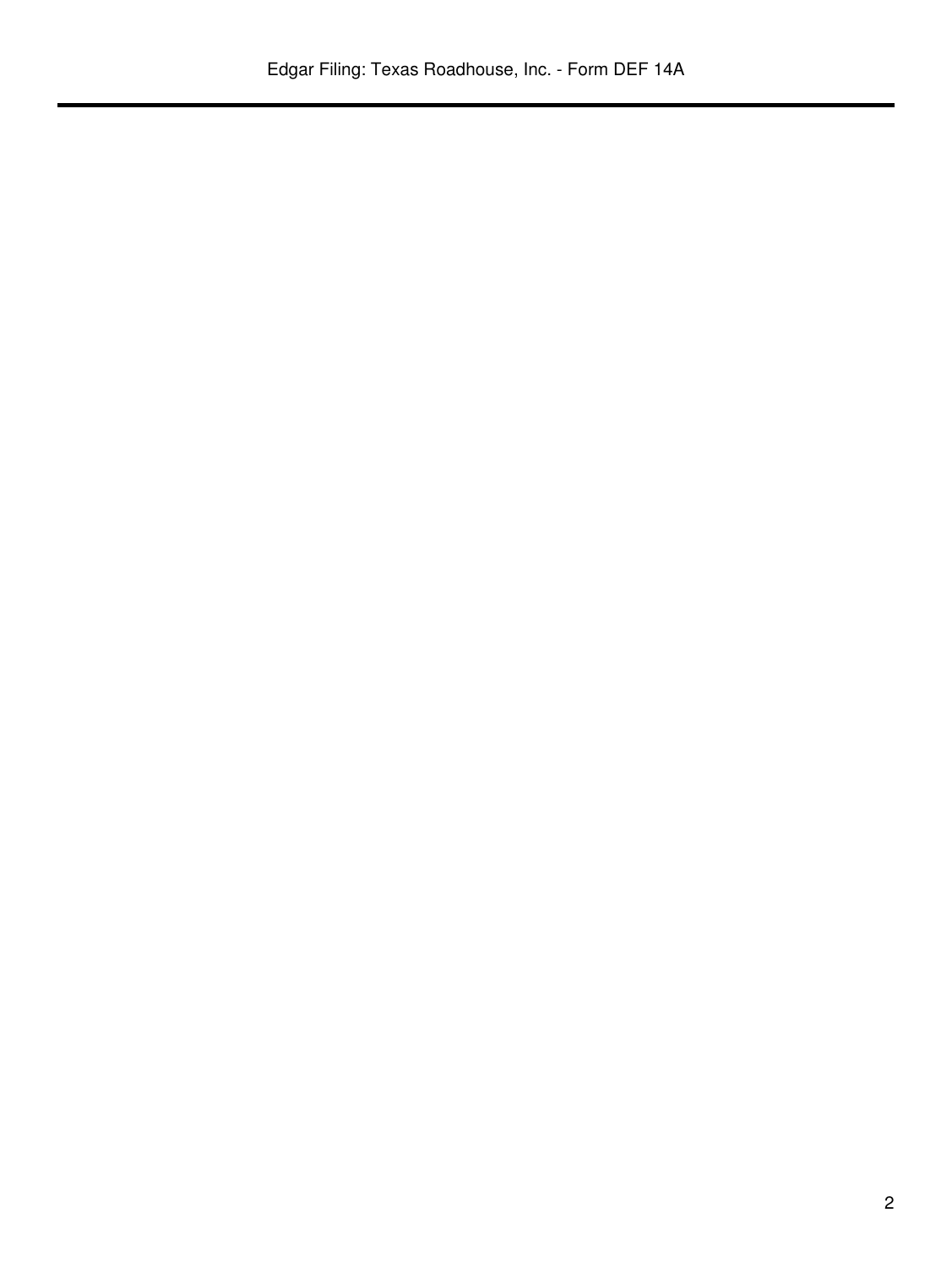### **April 23, 2007**

To our Stockholders:

You are cordially invited to attend the 2007 Annual Meeting of Stockholders of Texas Roadhouse, Inc. on Thursday, May 24, 2007. The meeting will be held at the Seelbach Hilton Hotel, Medallion Ballroom A, 500 South 4th Street, Louisville, Kentucky 40202, at 9:00 a.m. eastern daylight time.

The official Notice of Annual Meeting, Proxy Statement and Proxy Card are enclosed with this letter.

Please take the time to read carefully each of the proposals for stockholder action described in the accompanying proxy materials. Whether or not you plan to attend, you can ensure that your shares are represented at the meeting by promptly completing, signing and dating your proxy card and returning it in the enclosed postage-paid envelope. Stockholders of record can also vote by touch-tone telephone from the United States, using the toll-free number on the proxy card, or by the Internet, using the instructions on the proxy card. If you attend the meeting, you may revoke your proxy and vote your shares in person.

Your interest and participation in the affairs of the Company are greatly appreciated. Thank you for your continued support.

Sincerely,

G.J. Hart President, Chief Executive Officer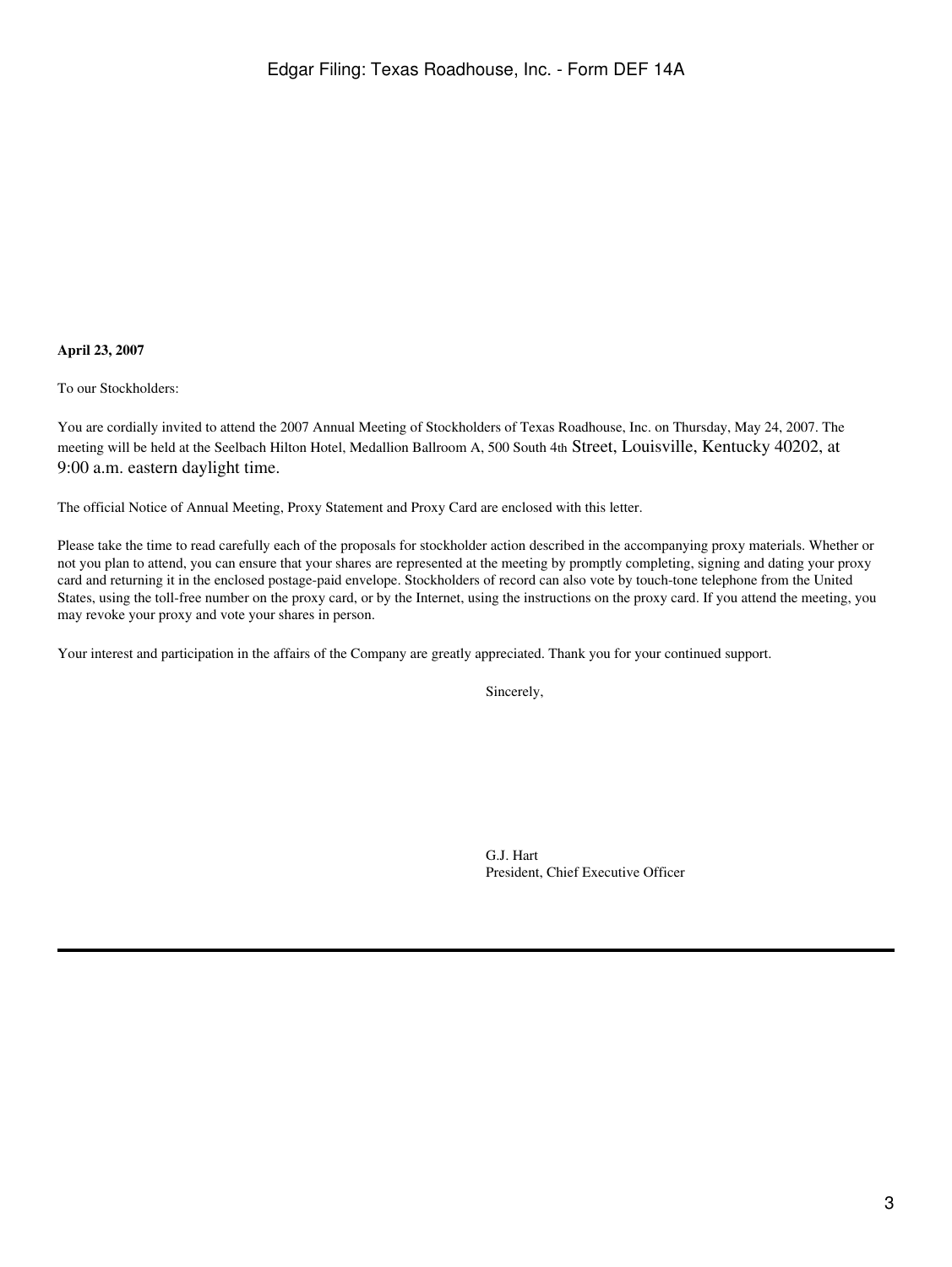**TEXAS ROADHOUSE, INC.** 6040 Dutchmans Lane, Suite 200 Louisville, Kentucky 40205

## **NOTICE OF ANNUAL MEETING OF STOCKHOLDERS TO BE HELD MAY 24, 2007**

To the Stockholders:

The Annual Meeting of Stockholders (the Annual Meeting) of Texas Roadhouse, Inc. (the Company) will be held at the Seelbach Hilton Hotel, Medallion Ballroom A, 500 South 4th Street, Louisville, Kentucky, on Thursday, May 24, 2007, at 9:00 a.m. eastern daylight time.

At the Annual Meeting you will be asked to:

- elect three Class III directors to the Board of Directors, each for a term of three years;
- ratify the appointment of KPMG LLP as the Company s independent auditors; and
- transact such other business as may properly come before the meeting.

A Proxy Statement describing matters to be considered at the Annual Meeting is attached to this notice. Only stockholders of record at the close of business on March 30, 2007 are entitled to receive notice of and to vote at the meeting.

By Order of the Board of Directors,

Sheila C. Brown Corporate Secretary

Louisville, Kentucky April 23, 2007

## **IMPORTANT**

### **WHETHER OR NOT YOU EXPECT TO BE PRESENT AT THE MEETING, PLEASE MARK, DATE AND SIGN THE ENCLOSED PROXY CARD AND RETURN IT IN THE ENVELOPE WHICH HAS BEEN PROVIDED. IF YOU ATTEND THE MEETING, YOU MAY REVOKE YOUR PROXY AND VOTE YOUR SHARES IN PERSON.**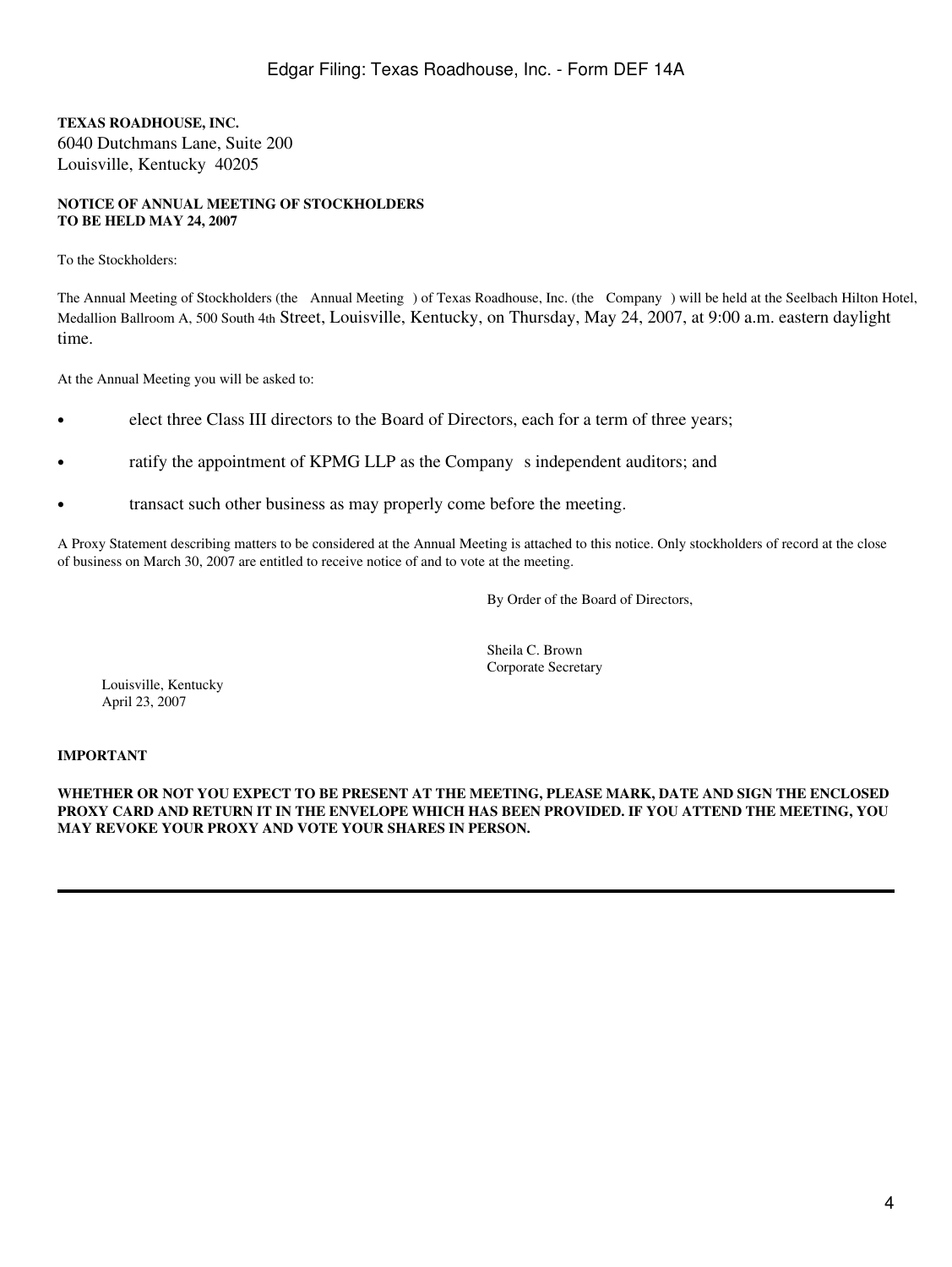## **TEXAS ROADHOUSE, INC.** 6040 Dutchmans Lane, Suite 200 Louisville, Kentucky 40205

### **PROXY STATEMENT**

#### **ANNUAL MEETING OF STOCKHOLDERS TO BE HELD MAY 24, 2007**

#### **Introduction**

This proxy statement and accompanying proxy card are being furnished in connection with the solicitation of proxies by the board of directors (the Board) of Texas Roadhouse, Inc., a Delaware corporation, to be voted at the Annual Meeting of Stockholders (the Annual Meeting) and any adjournments thereof. In this proxy statement, references to the Company, we, us or our refer to Texas Roadhouse, Inc. This Annual Meeting is the third meeting of stockholders following the completion of our initial public offering (the IPO) of Class A common stock on October 8, 2004. This proxy statement and accompanying proxy card are first being mailed to stockholders on or about April 23, 2007.

#### **Date, Time and Place**

The Annual Meeting will be held at the Seelbach Hilton Hotel, Medallion Ballroom A, 500 South 4th Street, Louisville, Kentucky on Thursday, May 24, 2007, at 9:00 a.m. eastern daylight time, for the purposes set forth in this proxy statement and the accompanying notice of Annual Meeting.

### **Record Date and Voting Securities**

The Board has fixed the record date (the Record Date) for the Annual Meeting as the close of business on March 30, 2007. Only stockholders of record at the close of business on the Record Date will be entitled to vote at the meeting and at any adjournment or postponement thereof. At the close of business on the Record Date, there were outstanding 69,261,304 shares of Class A common stock (each of which is entitled to one vote per share on all matters to be considered at the Annual Meeting) and 5,265,376 shares of Class B common stock (each of which is entitled to ten votes per share on all matters to be considered at the Annual Meeting). Based on the number of shares outstanding as of the Record Date, the shares of Class A common stock are entitled to an aggregate of 69,261,304 votes, and the shares of Class B common stock are entitled to an aggregate of 52,653,760 votes.

The presence in person or by proxy of the holders of a majority in voting power of the combined voting power of the Class A common stock and the Class B common stock will constitute a quorum for the transaction of business at the Annual Meeting. Shares of common stock represented by properly executed proxies received before the close of voting at the Annual Meeting will be voted as directed by such stockholders, unless revoked as described below. Under Delaware law, proxies marked as abstentions are not counted as votes cast, but will be considered present and entitled to vote to determine if a quorum exists. In addition, shares held in street name that have been designated by brokers on proxy cards as not voted will not be counted as votes cast, but will be considered present and entitled to vote to determine if a quorum exists.

#### **Voting of Proxies**

If no instructions are given, shares represented by executed but unmarked proxies will be voted FOR election of the individuals nominated as Class III directors and FOR ratification of the selection of KPMG LLP as the Company s independent auditors for the fiscal year 2007.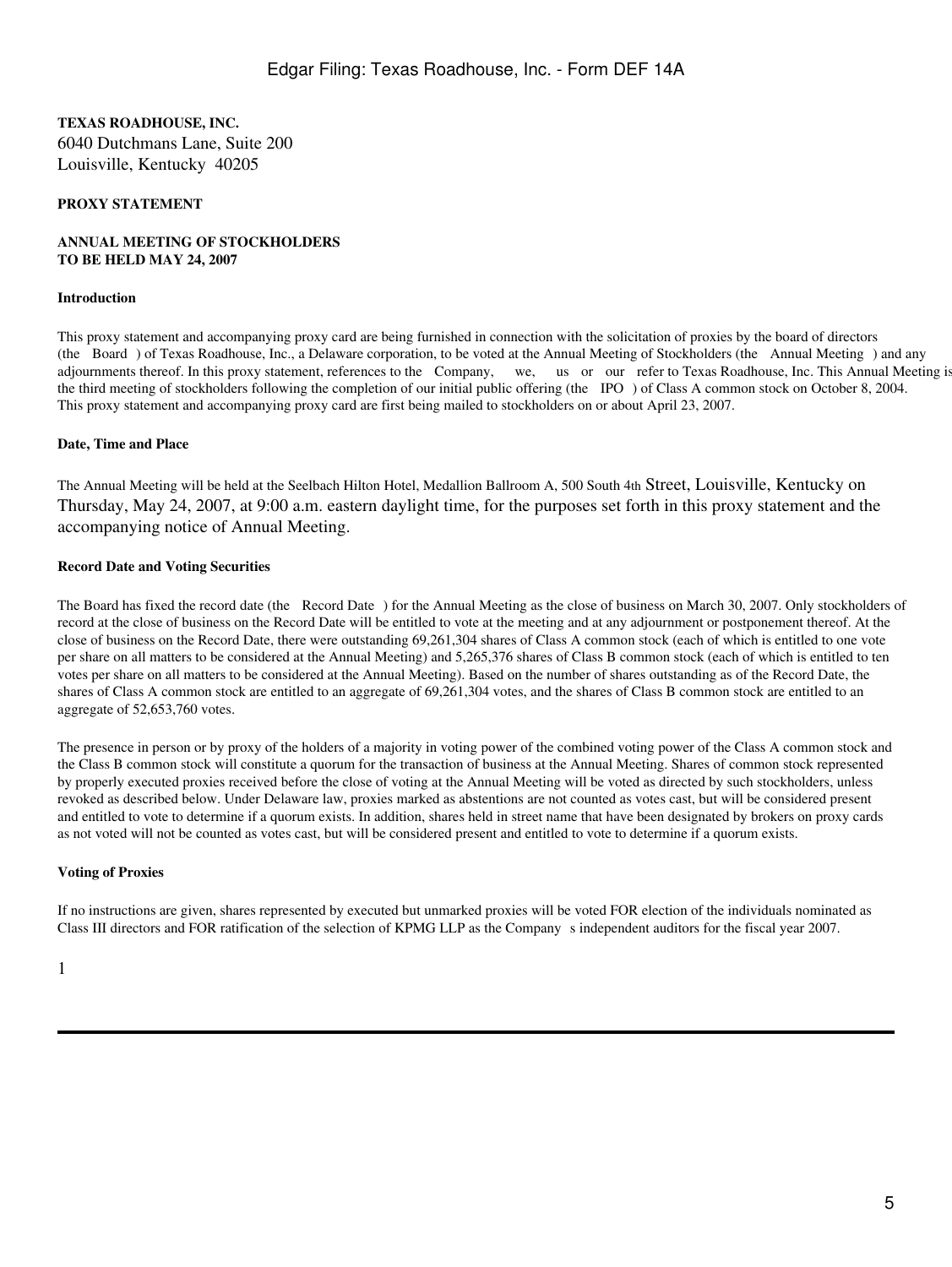#### **Revocability of Proxies**

A stockholder who completes and returns the proxy card that accompanies this proxy statement may revoke that proxy at any time before the closing of the polls at the Annual Meeting. A stockholder may revoke a proxy by filing a written notice of revocation with, or by delivering a duly executed proxy bearing a later date to, the Corporate Secretary of the Company at the Company s main office address at any time before the Annual Meeting. Stockholders may also revoke proxies by delivering a duly executed proxy bearing a later date to the inspector of election at the Annual Meeting before the close of voting, or by voting at a later date by one of the means described on the proxy card or attending the Annual Meeting and voting in person. You may attend the Annual Meeting even though you have executed a proxy, but the presence of a stockholder at the Annual Meeting will not automatically revoke that stockholder s proxy.

#### **Solicitation of Proxies**

The cost of solicitation of proxies being solicited on behalf of the Board will be borne by us. In addition to solicitation by mail, proxies may be solicited personally, by telephone or other means by our directors, officers or employees, who receive no additional compensation for these solicitation activities. We will, upon request, reimburse brokerage houses and persons holding common stock in the names of their nominees for their reasonable out-of-pocket expenses in sending materials to their principals.

### **Votes Required**

Each of the proposals will be considered separately.

#### *Election of Directors*

The affirmative vote of a plurality of the votes entitled to be cast by the holders of the Companys common stock present in person or represented by proxy is required to elect each nominee. Election by a plurality means that the director nominee with the most votes for a particular slot is elected for that slot. Abstentions from voting and broker non-votes on the election of directors will have no effect since they will not represent votes cast at the Annual Meeting for the purpose of electing directors.

#### *Ratification of the Appointment of the Independent Auditors*

The proposal to ratify the appointment of KPMG LLP as the Company s independent auditors for the fiscal year ending December 25, 2007 must be approved by the affirmative vote of a majority of the votes cast at the Annual Meeting. For the purposes of this vote, a vote to abstain and a broker non-vote will have no effect on the vote on such proposal.

#### *Other Matters*

As of the date of this proxy statement, the Board knows of no matters that will be presented for consideration at the Annual Meeting other than those matters discussed in this proxy statement. If any other matters properly come before the Annual Meeting and call for a vote of stockholders, validly executed proxies in the enclosed form returned to us will be voted in accordance with the recommendation of the Board, or, in the absence of such a recommendation, in accordance with the judgment of the proxy holders.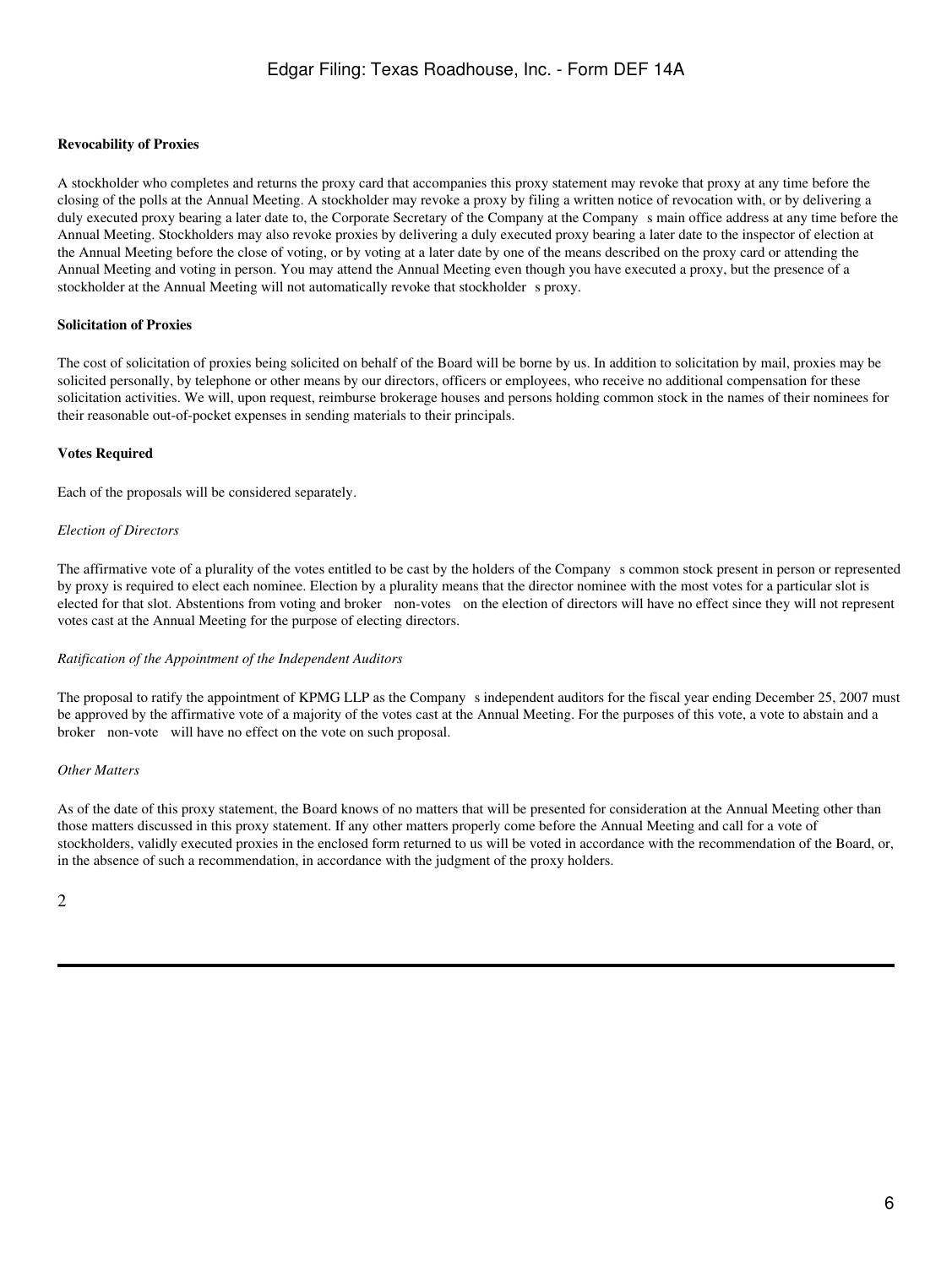## **PROPOSAL 1**

## **ELECTION OF DIRECTORS**

The Company s by-laws provide for not less than one and not more than 15 directors. Our Board currently consists of seven directors divided into three classes. Members of each class serve for a three-year term. The Board has designated G.J. Hart, Gregory N. Moore and James F. Parker as nominees for re-election as Class III directors of the Company to serve for terms of three years and until their successors are duly elected and qualified. Although it is not anticipated that any of the nominees listed below will decline or be unable to serve, if that should occur, the proxy holders may, in their discretion, vote for substitute nominees.

#### **Nominees for Election as Directors**

Set forth below are the three Board members who will stand for re-election at the Annual Meeting, together with their ages, all Company positions and offices each person currently holds and the year in which each person joined the Board.

| Name             | Age | <b>Position</b><br>or Office                    | <b>Director</b><br><b>Since</b> |
|------------------|-----|-------------------------------------------------|---------------------------------|
| G.J. Hart        | 49  | Director, President and Chief Executive Officer | 2005                            |
| Gregory N. Moore | 57  | Director                                        | 2005                            |
| James F. Parker  | -60 | Director                                        | 2004                            |

*G.J. Hart.* Mr. Hart has served as our President since May 15, 2000. Upon the completion of our IPO, Mr. Hart became President and Chief Executive Officer. From October 1995 until May 2000, Mr. Hart was President of Al Copeland Investments in Metairie, Louisiana, a privately held business consisting of four restaurant concepts, hotels, gaming, entertainment and food processing operations. From June 1991 to September 1995, Mr. Hart was President of TriFoods International, Inc., a producer of prepared food products.

*Gregory N. Moore.* Mr. Moore served as the Senior Vice President and Controller of Yum! Brands, Inc. through his retirement on May 1, 2005. He is currently a financial consultant and private investor. Yum! Brands is the worldwide parent company of Taco Bell, KFC, Pizza Hut, Long John Silvers and A&W All-American Food. Prior to becoming Yum! Brands Controller, Mr. Moore was the Vice President and General Auditor of Yum! Brands. Before that, he was with PepsiCo, Inc. and held the position of Vice President, Controller of Taco Bell and Controller of PepsiCo Wines & Spirits International, a division of PepsiCola International. Before joining PepsiCo, he was an Audit Manager with Arthur Young & Company in its New York City and Stamford, Connecticut offices. Mr. Moore is a certified public accountant in the States of New York and California. Mr. Moore serves on the board and chairs the audit committee of 3 Day Blinds, a private company.

*James F. Parker.* Mr. Parker served as Chief Executive Officer and Vice-Chairman of the board of Southwest Airlines Co. from June 2001 through July 2004. Before serving as Chief Executive Officer, Mr. Parker served as General Counsel of that company from 1986 until June 2001, and was previously a shareholder in the San Antonio, Texas law firm of Oppenheimer, Rosenberg, Kelleher and Wheatley.

#### **Recommendation**

**THE BOARD OF DIRECTORS RECOMMENDS THAT STOCKHOLDERS VOTE FOR THE ELECTION OF EACH OF THE THREE NOMINEES FOR CLASS III DIRECTOR OF THE COMPANY.**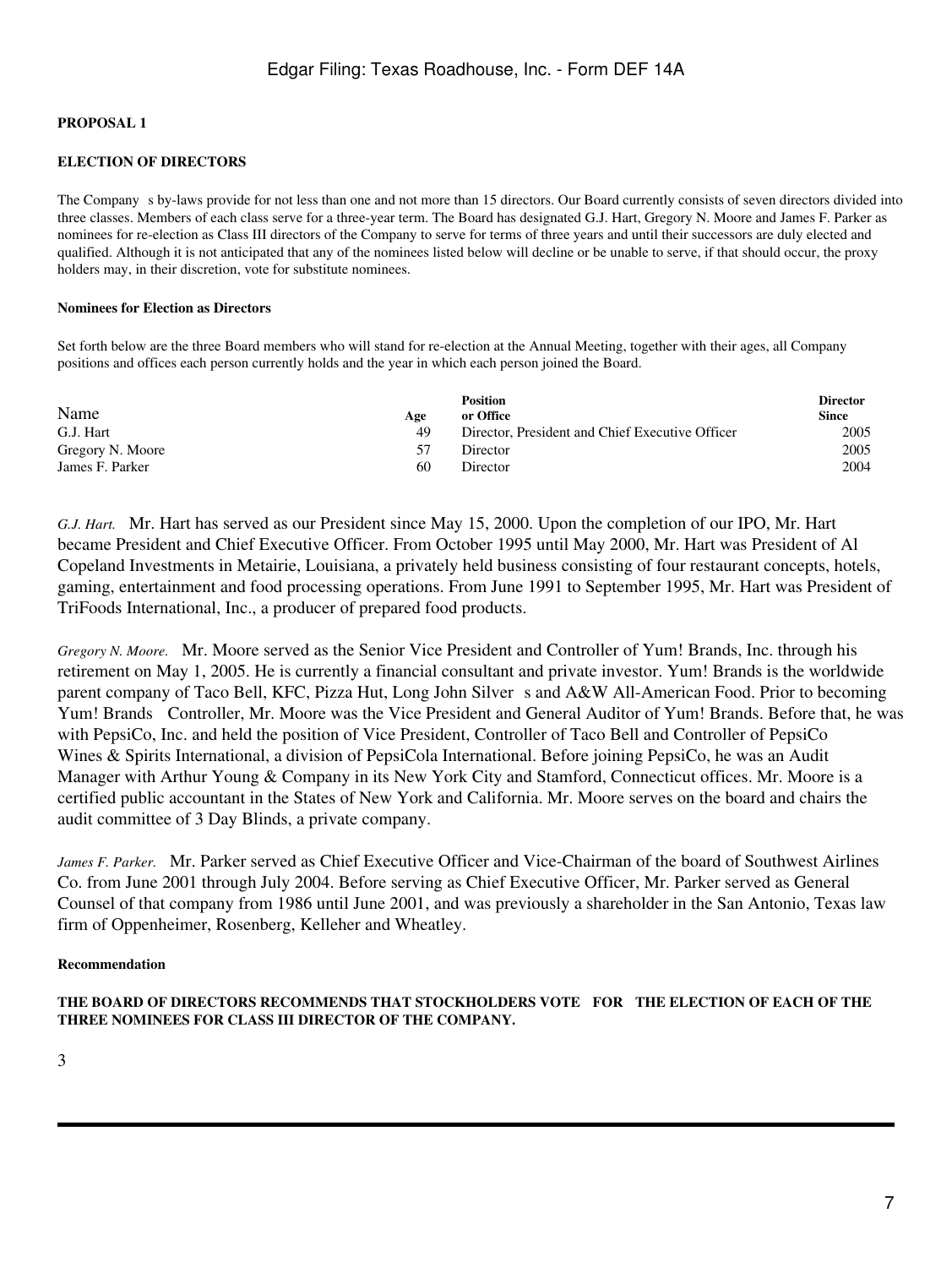## **Other Directors**

The following Class I and II directors will continue on the Board for the terms indicated:

## *Class I Directors (Terms Expiring at the 2008 Annual Meeting):*

*James R. Ramsey.* Dr. Ramsey, 58, became president of the University of Louisville on November 14, 2002, after serving as acting president since September 2, 2002. Before becoming president, he had served as senior policy advisor and state budget director for the Commonwealth of Kentucky as well as senior professor of economics and public policy at the University of Louisville since 1999. Dr. Ramsey has held numerous academic positions, including serving as vice chancellor for finance and administration at both the University of North Carolina at Chapel Hill and Western Kentucky University. He has been associate dean, assistant dean and director of public administration in the College of Business Administration at Loyola University and a research associate for the University of Kentucky s Center for Public Affairs. He has served on the faculties of the University of North Carolina at Chapel Hill, Western Kentucky University, the University of Kentucky, Loyola University and Middle Tennessee State University in addition to the University of Louisville. Dr. Ramsey has also held a number of positions in state government, including interim commissioner of the Office of the New Economy and special advisor to the chairman of the Kentucky Council on Postsecondary Education. Dr. Ramsey serves on the board of directors of Community Trust Bancorp, Inc.

*James R. Zarley.* Mr. Zarley, 62, is the chairman of the board, President and Chief Executive Officer of ValueClick, Inc., a single-source provider of media, technology and services across major interactive marketing channels. He has served as Chairman, and has been an advisor to ValueClick, Inc., since May 1998. In February 1999, Mr. Zarley joined ValueClick, Inc. in a full-time capacity and in May 1999 he became Chief Executive Officer. In January 2001, Mr. Zarley assumed the added position of President of ValueClick, Inc. Before joining ValueClick, Inc., from April 1987 to December 1996, Mr. Zarley was Chief Executive Officer of Quantech Investments, an information services company. From December 1996 to May 1998, Mr. Zarley was the Chairman and Chief Executive Officer of Best Internet until its merger with Hiway Technologies, a Web hosting company, in May 1998. From May 1998 to January 1999, Mr. Zarley was the Chief Operating Officer of Hiway Technologies until its merger with Internet service provider, Verio, Inc.

## *Class II Directors (Terms Expiring at the 2009 Annual Meeting):*

*Martin T. Hart.* Mr. Hart, 71, has been a private investor in the Denver, Colorado area since 1969. He has owned and developed a number of companies into successful businesses, and has served on the board of directors for many public and private corporations. Presently, Mr. Hart is serving on the board of directors of the following public companies: ValueClick, Inc.; MassMutual Corporate Investors, an investment company; MassMutual Participation Investors, an investment company; and, Spectranetics Corporation, a medical device company. He also continues to serve on the board of directors of several private companies. Mr. Hart is a certified public accountant. He is the past Chairman of the Board of Trustees of Regis University.

*W. Kent Taylor.* Mr. Taylor, 51, is our founder and was our Chief Executive Officer from 2000 to October 8, 2004. Upon the completion of our IPO, Mr. Taylor became Chairman of the Company, an executive position. Before his founding of our concept in 1993, Mr. Taylor founded and co-owned Buckhead Bar and Grill in Louisville, Kentucky. Mr. Taylor has over 20 years of experience in the restaurant industry.

## **Meetings of the Board of Directors**

The Board met on five occasions and its committees met on 26 occasions during our fiscal year ended December 26, 2006. Each incumbent director attended at least 75% of the aggregate number of meetings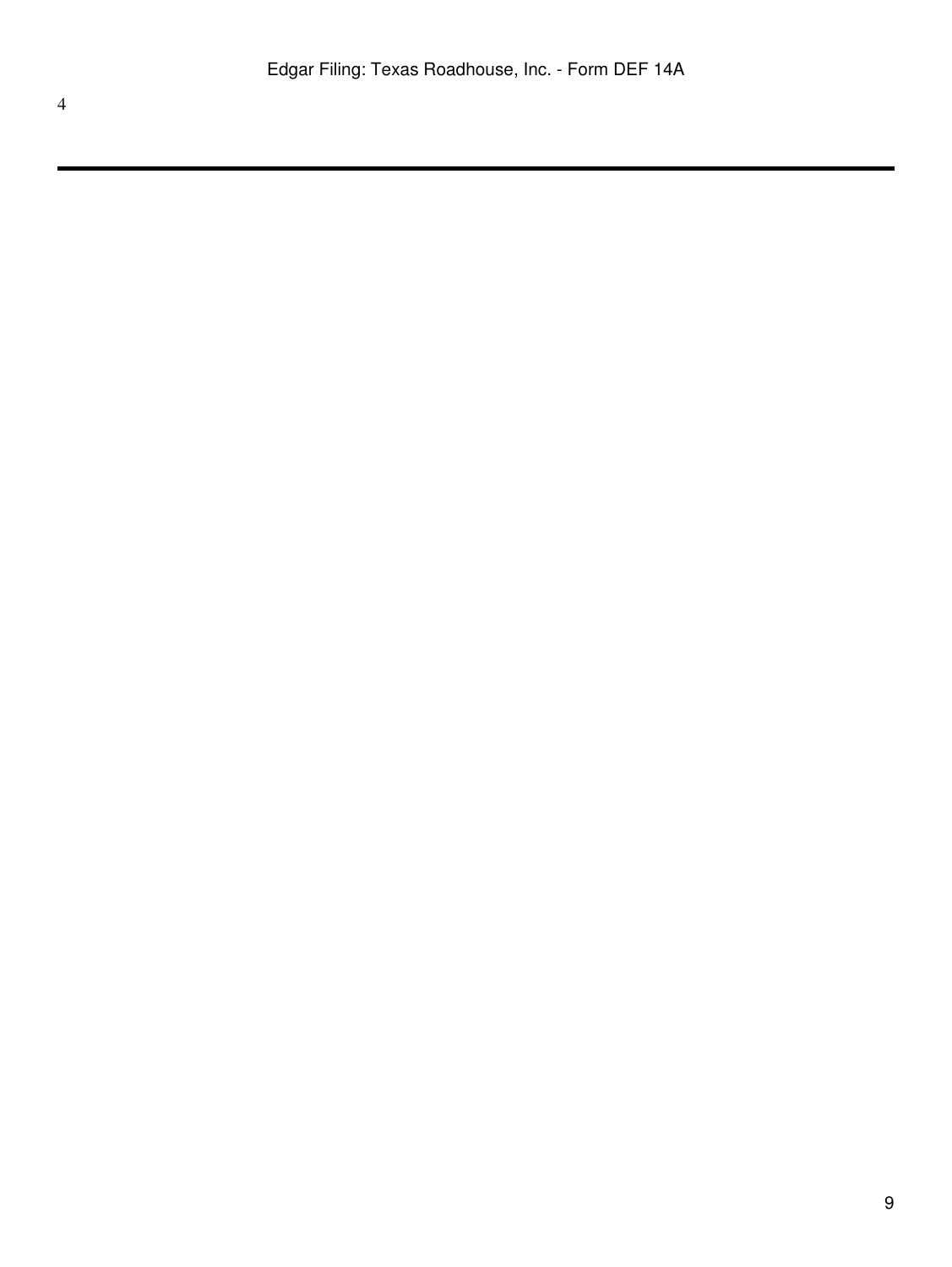of the Board and its committees on which such director served during his period of service. In addition, the Company expects all members of the Board to attend the Annual Meeting; all members attended the 2006 Annual Meeting. Four Board meetings are currently scheduled for the fiscal year 2007. Meetings of non-employee directors, without management directors or employees present, are typically scheduled in conjunction with each regularly scheduled Board meeting.

### **Committees of the Board of Directors**

The Board has three standing committees: the audit committee, the compensation committee and the nominating and corporate governance committee. The Board has adopted a written charter for each of these committees, which sets out the functions and responsibilities of each committee. The charters of these committees are available in their entirety on the Companys website, *www.texasroadhouse.com*. Please note, however, that the information contained on the website is not incorporated by reference in, or considered to be a part of, this proxy statement.

*Audit Committee.* As described in its charter, the audit committee assists our Board in fulfilling its oversight responsibility relating to: (i) the integrity of the Company s financial statements, (ii) the Company s compliance with legal and regulatory requirements, (iii) the independence and performance of the Company s internal and external auditors and (iv) the Company s internal controls and financial reporting practices. The audit committee is also required to pre-approve all audit and permitted non-audit services provided by our independent auditors. The audit committee is also responsible for producing an annual report on its activities for inclusion in this proxy statement. All of the members of the audit committee are independent, as that term is defined under Rule 4200(a)(15) of the National Association of Securities Dealers listing standards and meet the criteria for independence under the Sarbanes-Oxley Act of 2002 and the rules adopted by the Securities and Exchange Commission. The audit committee is currently comprised of Messrs. Martin Hart, Moore, Parker and Ramsey and is chaired by Mr. Moore. Mr. Parker joined the committee on May 25, 2006. The Board evaluated the credentials and designated Messrs. Moore and Hart as audit committee financial experts as required by Section 407 of the Sarbanes-Oxley Act of 2002. The audit committee met 17 times during the fiscal year 2006.

*Compensation Committee.* As described in its charter, the compensation committee: (i) assists the Board in fulfilling its responsibilities relating to the design, administration and oversight of employee compensation programs and benefit plans of the Company s executive officers, (ii) discharges the Board s duties relating to the compensation of the Company s directors and (iii) reviews the performance of the Company s executive officers. The compensation committee is also responsible for producing an annual report on executive compensation for inclusion in this proxy statement. All of the members of the compensation committee are independent under all applicable rules, including the listing standards under Rule 4200(a)(15) of the National Association of Securities Dealers and the requirements of the Securities and Exchange Commission. The members of the compensation committee are Messrs. Martin Hart, Moore, Parker and Ramsey. Mr. Parker chairs the committee. Mr. Moore joined the committee on May 25, 2006. The compensation committee met six times during the fiscal year 2006.

*Nominating and Corporate Governance Committee.* As described in its charter, the nominating and corporate governance committee assists our Board in: (i) identifying individuals qualified to become Board members and recommending nominees to the Board either to be presented at the annual meeting or to fill any vacancies, (ii) considering and reporting periodically to the Board on matters relating to the identification, selection and qualification of director candidates and (iii) developing and recommending to the Board a set of corporate governance principles. All of the members of the nominating and corporate governance committee are independent under all applicable rules, including the listing standards under Rule 4200(a)(15) of the National Association of Securities Dealers and the requirements of the Securities and Exchange Commission. The members of the nominating and corporate governance committee are Messrs. Martin Hart, Moore, Parker and Zarley. Mr. Moore joined the committee on May 25, 2006.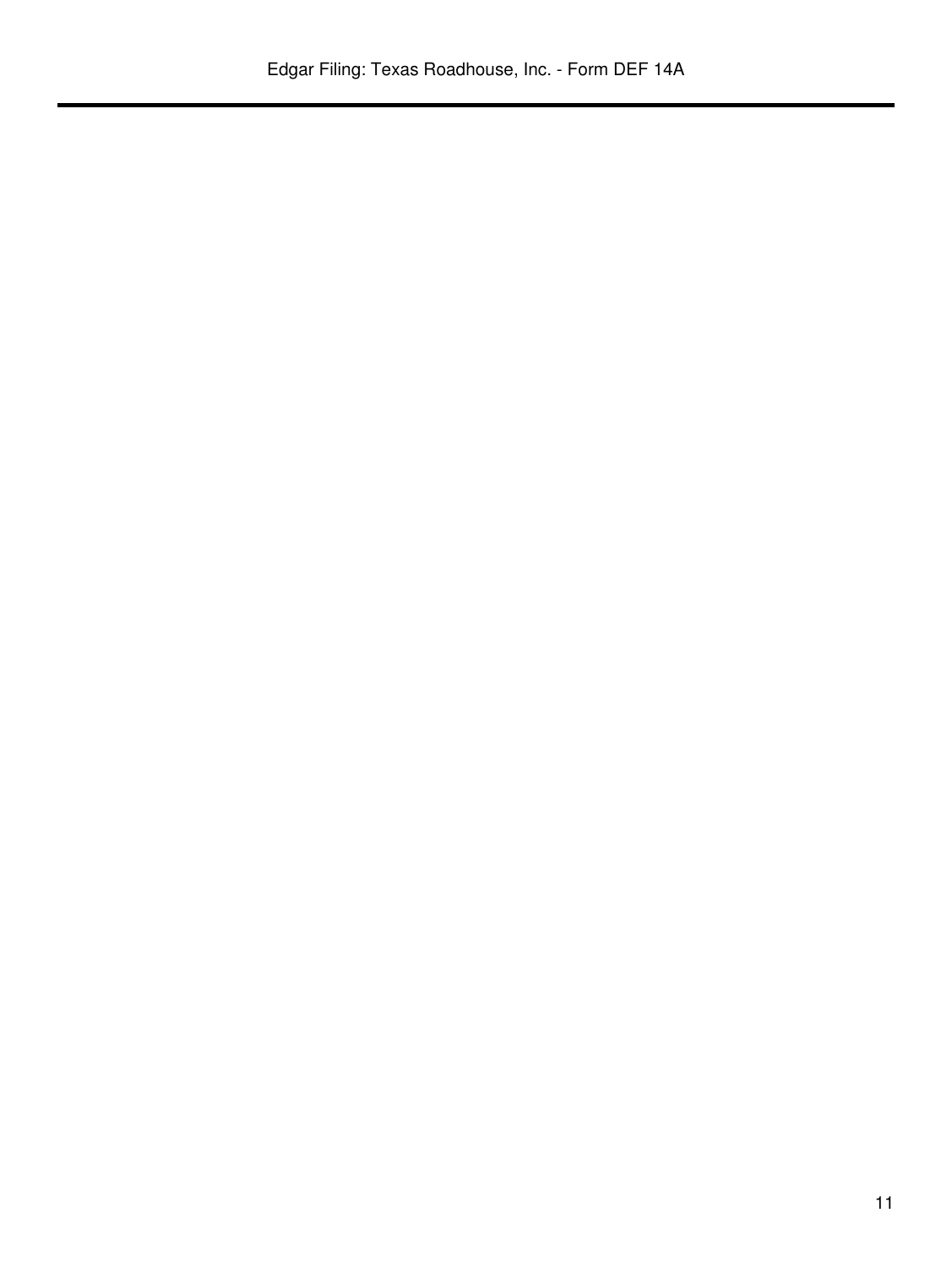Mr. Hart was the chair of the committee until May 25, 2006, at which time Mr. Moore was appointed the chair. The nominating and corporate governance committee met three times during the fiscal year 2006.

#### **Policy Regarding Consideration of Candidates for Director**

The nominating and governance committee will consider timely stockholder recommendations for director nominees at the 2008 Annual Meeting if stockholders comply with the requirements of the Company s by-laws; a copy of the relevant section of the by-laws may be obtained from the Companys Corporate Secretary. To be considered timely and to be included in our proxy statement and related proxy for the 2008 Annual Meeting, stockholders should submit nominations, if any, no later than December 25, 2007, to the Companys Corporate Secretary, at 6040 Dutchmans Lane, Suite 200, Louisville, Kentucky 40205. Stockholder nominations should include, among other items, the name of the candidate, age, contact information, present principal occupation or employment, qualifications and skills, background, last five year s employment and business experience, a description of previous service as director of any corporation or organization, other relevant biographical information and the nominee s consent to service on the Board.

The nominating and corporate governance committee may consider such other factors as it may deem are in the best interest of the Company and its stockholders. The manner in which the nominating and corporate governance committee evaluates a potential nominee will not differ based on whether the nominee is recommended by a stockholder of the Company.

The Company does not pay a third party fee to assist in identifying and evaluating nominees, but the Company does not preclude the potential for using such services if needed as may be determined at the discretion of the nominating and corporate governance committee.

#### **Compensation of Directors**

As described more fully below, the following table summarizes the total compensation paid or accrued for fiscal year 2006 for each of the non-employee directors.

#### **Director Compensation Table**

|                  | <b>Fees Earned</b> |                      |              |
|------------------|--------------------|----------------------|--------------|
|                  | or Paid in Cash    | <b>Option Awards</b> | <b>Total</b> |
| <b>Name</b>      | <b>(\$)</b>        | $($ \$)              | $($ \$       |
| (a)              | (b)                | (c)                  | (d)          |
| Martin T. Hart   | 38,500             | 40,802               | 79,302       |
| Gregory N. Moore | 48,000             | 67,601               | 115,601      |
| James F. Parker  | 34,000             | 40,802               | 74,802       |
| James R. Ramsey  | 29,000             | 40,802               | 69,802       |
| James R. Zarley  | 22,000             | 40,802               | 62,802       |

(c) This column reflects the dollar amount recognized for financial statement reporting purposes for the fiscal year ended December 26, 2006, in accordance with SFAS 123R of awards pursuant to the Company s equity incentive program and thus include amounts from awards granted prior to, as well as in, fiscal year 2006, because the expense is being recognized over each award s vesting period. Assumptions used in the calculation of this amount for fiscal years ended December 28, 2004, December 27, 2005 and December 26, 2006 are included in Footnote 2(s) Summary of Significant Accounting Policies - Equity Incentive Plan and Footnote 16 Share-based Compensation to the Companys audited financial statements for the fiscal year ended December 26, 2006, included in the Companys Annual Report on Form 10-K filed with the Securities and Exchange Commission on or around February 23, 2007.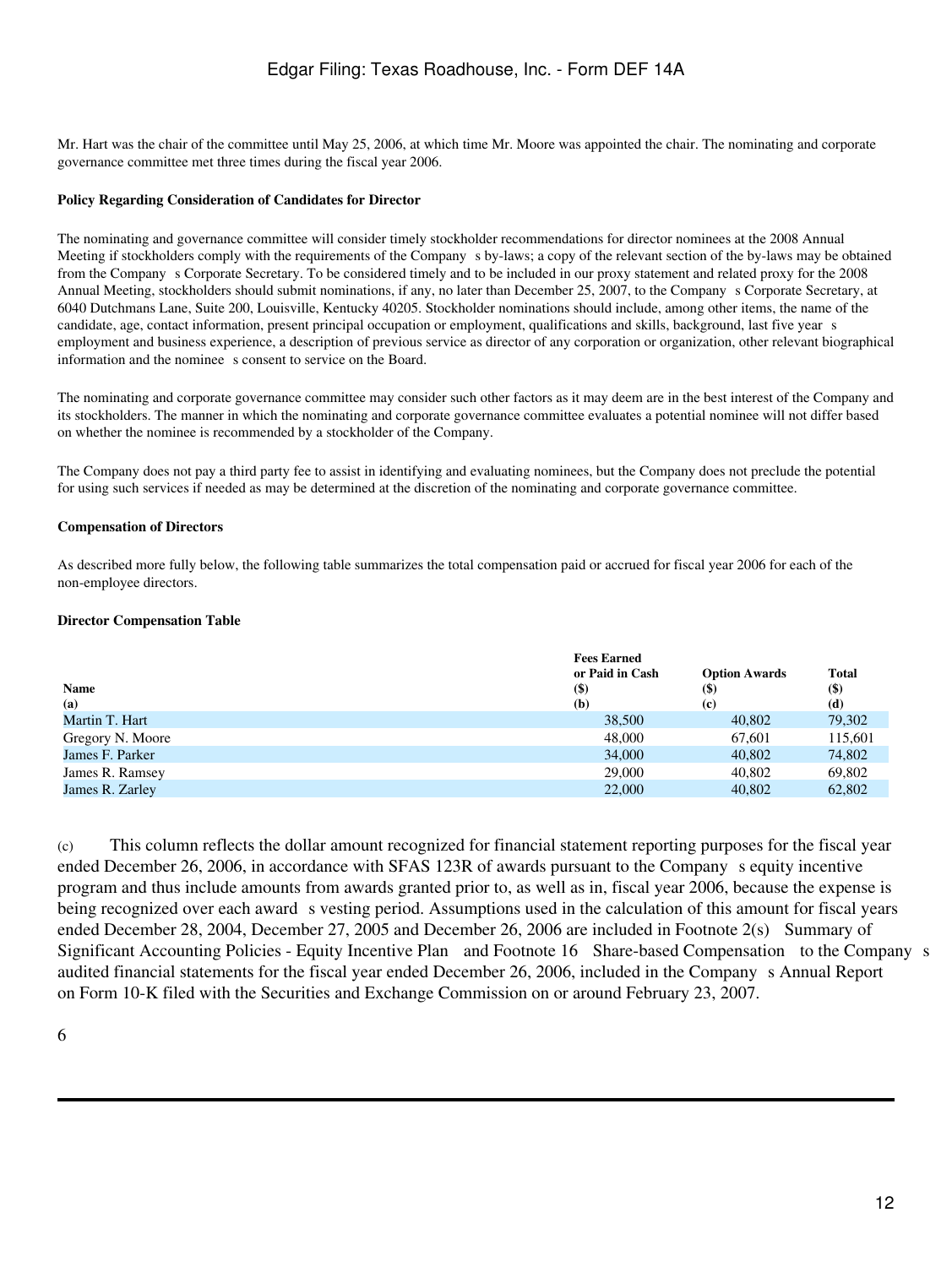The Company cautions that the amounts reported in the 2006 Director Compensation Table for these awards may not represent the amounts that the directors will actually realize from the awards. Whether, and to what extent, a director realizes value will depend on the Companys actual operating performance, stock price fluctuations and the director s continued service. At December 26, 2006, the aggregate number of option awards outstanding was: Mr. Martin Hart: 40,000; Mr. Moore: 40,000; Mr. Parker: 40,000; Dr. Ramsey: 13,334; and Mr. Zarley: 40,000.

Non-employee directors each receive an annual fee of \$12,500. The chairperson of the audit committee receives an additional annual fee of \$7,500. Each non-employee director receives \$2,000 for each Board meeting he or she attends in person and \$500 for each Board meeting he or she participates in telephonically. Additionally, each non-employee director receives \$1,000 for each committee meeting he or she attends in person and \$500 for each committee meeting he or she participates in telephonically. Each non-employee director also received a one-time option grant to purchase 40,000 shares of our Class A common stock on the date he or she joined the Board. These non-employee director options become exercisable in 331⁄3% increments annually beginning one year from the grant date.

### **Code of Ethics**

The Board has approved and adopted a Code of Business Conduct and Ethics that applies to all directors, officers and employees, including the Companys principal executive officer, the principal financial officer and the principal accounting officer. The Code of Business Conduct and Ethics is available in its entirety on the Companys website, *www.texasroadhouse.com*. The Company intends to post amendments to, or waivers from, its Code of Business Conduct and Ethics, if any, that apply to the principal executive officer, the principal financial officer, or the principal accounting officer on its website.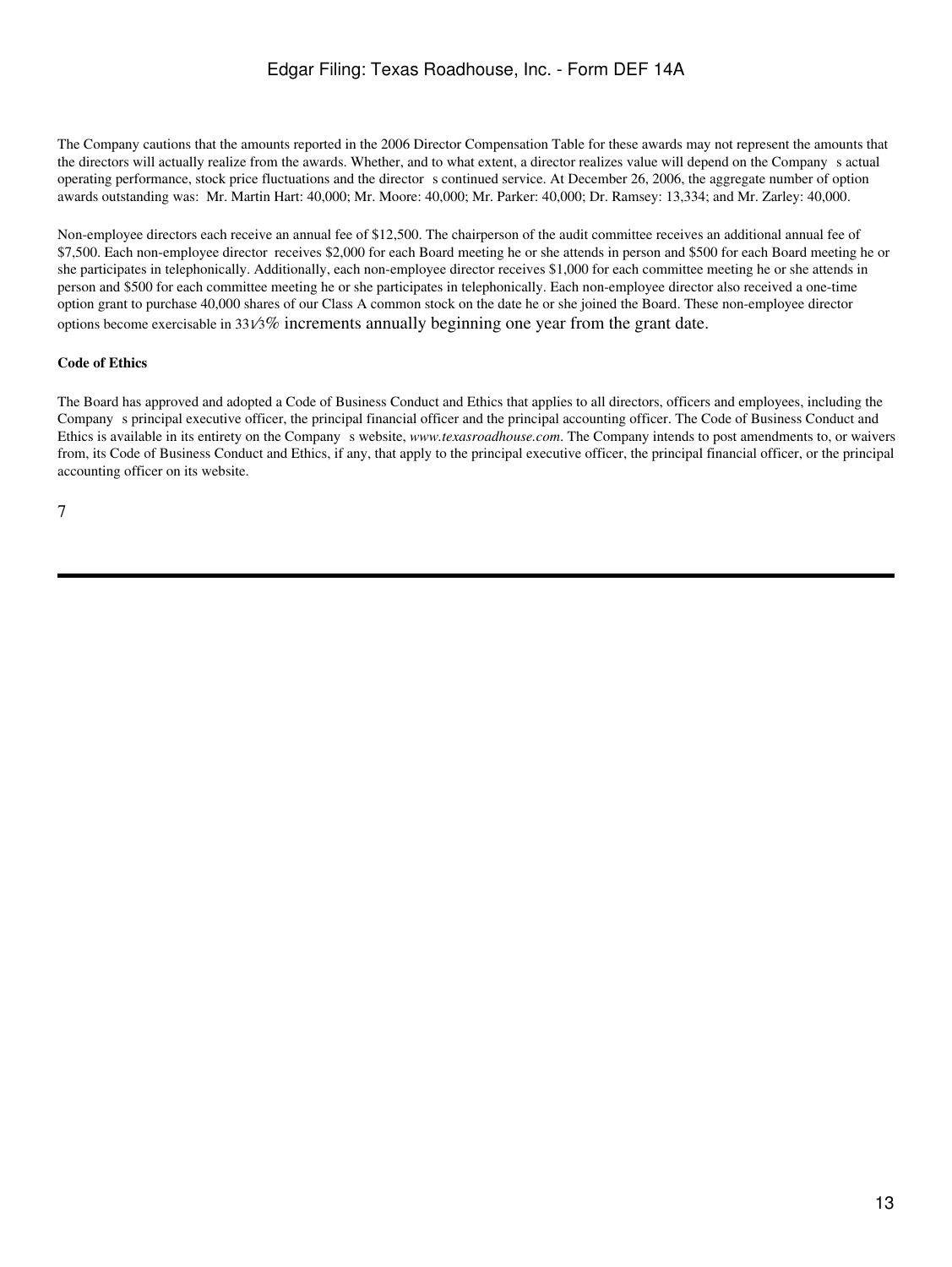## **PROPOSAL 2**

### **RATIFICATION OF INDEPENDENT AUDITORS**

Pursuant to its charter, the audit committee has appointed the firm of KPMG LLP to serve as the independent auditors to audit the financial statements and the internal control over financial reporting of the Company for the fiscal year which ends on December 25, 2007. Accordingly, a resolution will be presented at the Annual Meeting to ratify the appointment of KPMG LLP. KPMG LLP has audited the Companys financial statements since the Companys inception. If the stockholders fail to ratify the appointment of KPMG LLP, the audit committee will reconsider such appointment. Even if the appointment is ratified, the audit committee in its discretion may direct the appointment of a different independent registered public accounting firm as the Companys independent auditors at any time during the year if the audit committee believes that such a change would be in the best interests of the Company and its stockholders. One or more representatives of KPMG LLP are expected to be present at the Annual Meeting, will have the opportunity to make a statement if they desire to do so and will be available to respond to appropriate questions.

#### **Recommendation**

**THE BOARD OF DIRECTORS RECOMMENDS A VOTE FOR THE RATIFICATION OF KPMG LLP AS THE COMPANYS INDEPENDENT AUDITORS FOR THE FISCAL YEAR 2007.**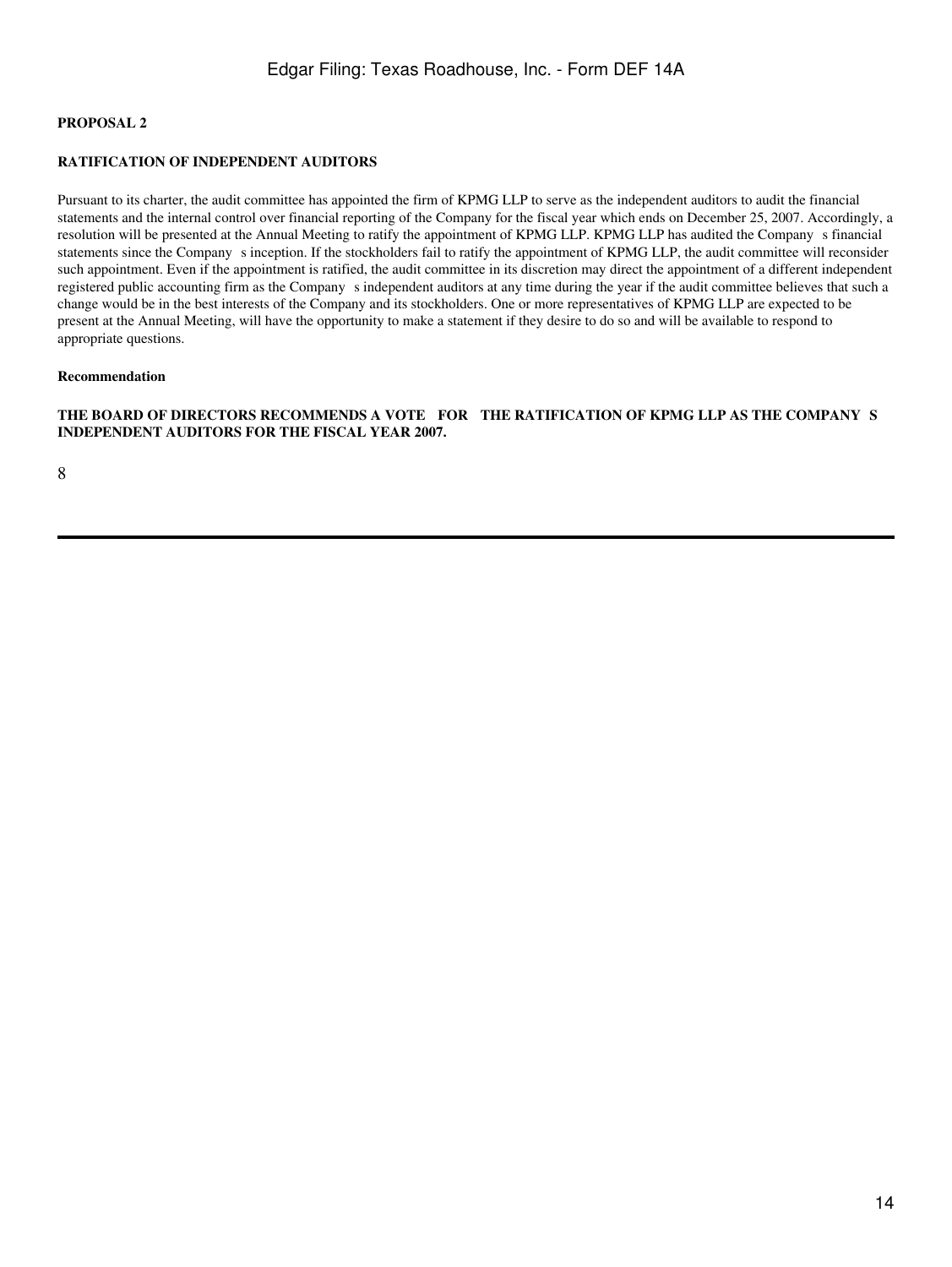## **STOCK OWNERSHIP INFORMATION**

The following table sets forth as of the Record Date certain information with respect to the beneficial ownership of the Companys Class A and Class B common stock of (i) the Chief Executive Officer, the Chief Financial Officer and the other three executive officers of the Company who earned the highest total compensation during the fiscal year 2006 (the Named Executive Officers), (ii) each director or nominee for director of the Company, (iii) all directors and executive officers as a group and (iv) each person known to the Company to be the beneficial owner of more than 5% of its outstanding common stock. The Company has no shares of preferred stock outstanding. Mr. Taylor owns all 5,265,376 shares of Class B common stock outstanding. Each share of Class B common stock is entitled to ten votes per share. In the table below, the voting percentages reflect all the shares of Class A and Class B common stock outstanding as of the Record Date.

| <b>Name</b><br>Ownership<br><b>Voting Percent</b><br>Percent<br><b>Five Percent Stockholders:</b><br>19.8 $%$<br>54.5 %<br>W. Kent Taylor(2)<br>$13,730,525$ (3)<br><b>Directors, Nominees and Named Executive Officers:</b><br>1,216,746<br>1.8<br>$\%$<br>G.J. Hart(4)<br>1.0<br>$\%$<br>$\ast$<br>Martin T. Hart(5)<br>$\ast$<br>231,300<br>*<br>∗<br>Gregory N. Moore $(6)$<br>28,888<br>$\ast$<br>$\ast$<br>37,726<br>James F. Parker(7)<br>$\ast$<br>∗<br>5,034<br>James R. Ramsey<br>$\ast$<br>$\ast$ |                       | <b>Class A Common Stock (1)</b><br><b>Common Stock</b> | <b>Beneficial</b><br>Ownership of<br><b>Class A and</b><br><b>Class B</b><br><b>Common Stock</b><br><b>Combined</b> |
|--------------------------------------------------------------------------------------------------------------------------------------------------------------------------------------------------------------------------------------------------------------------------------------------------------------------------------------------------------------------------------------------------------------------------------------------------------------------------------------------------------------|-----------------------|--------------------------------------------------------|---------------------------------------------------------------------------------------------------------------------|
|                                                                                                                                                                                                                                                                                                                                                                                                                                                                                                              |                       |                                                        |                                                                                                                     |
|                                                                                                                                                                                                                                                                                                                                                                                                                                                                                                              |                       |                                                        |                                                                                                                     |
|                                                                                                                                                                                                                                                                                                                                                                                                                                                                                                              |                       |                                                        |                                                                                                                     |
|                                                                                                                                                                                                                                                                                                                                                                                                                                                                                                              |                       |                                                        |                                                                                                                     |
|                                                                                                                                                                                                                                                                                                                                                                                                                                                                                                              |                       |                                                        |                                                                                                                     |
|                                                                                                                                                                                                                                                                                                                                                                                                                                                                                                              |                       |                                                        |                                                                                                                     |
|                                                                                                                                                                                                                                                                                                                                                                                                                                                                                                              |                       |                                                        |                                                                                                                     |
|                                                                                                                                                                                                                                                                                                                                                                                                                                                                                                              |                       |                                                        |                                                                                                                     |
|                                                                                                                                                                                                                                                                                                                                                                                                                                                                                                              |                       |                                                        |                                                                                                                     |
|                                                                                                                                                                                                                                                                                                                                                                                                                                                                                                              | James R. Zarley $(8)$ | 76,666                                                 |                                                                                                                     |
| $\ast$<br>Steven L. Ortiz $(9)$<br>1,003,804<br>$\%$<br>1.5                                                                                                                                                                                                                                                                                                                                                                                                                                                  |                       |                                                        |                                                                                                                     |
| $\ast$<br>$\ast$<br>Scott M. Colosi(10)<br>177,500                                                                                                                                                                                                                                                                                                                                                                                                                                                           |                       |                                                        |                                                                                                                     |
| *<br>*<br>Sheila C. Brown(11)<br>101,688                                                                                                                                                                                                                                                                                                                                                                                                                                                                     |                       |                                                        |                                                                                                                     |
| Directors, Nominees and All Executive Officers as a                                                                                                                                                                                                                                                                                                                                                                                                                                                          |                       |                                                        |                                                                                                                     |
| Group (10 Persons)<br>16,609,877<br>56.8%<br>24.0 %                                                                                                                                                                                                                                                                                                                                                                                                                                                          |                       |                                                        |                                                                                                                     |

Represents beneficial ownership of less than 1.0% of the outstanding shares of class.

(1) Based upon information furnished to the Company by the named persons, and information contained in filings with the Securities and Exchange Commission (the Commission). Under the rules of the Commission, a person is deemed to beneficially own shares over which the person has or shares voting or investment power or has the right to acquire beneficial ownership within 60 days, and such shares are deemed to be outstanding for the purpose of computing the percentage beneficially owned by such person or group. If a person holds options that are exercisable within 60 days of the Record Date, we treat the shares of common stock underlying those options as owned by that person, and as outstanding shares when we calculate the persons percentage ownership of our common stock. However, we do not consider that common stock to be outstanding when we calculate the percentage ownership of any other person. Common Stock Ownership includes (a) stock held in joint tenancy, (b) stock owned as tenants in common, (c) stock owned or held by spouse or other members of the reporting persons household and (d) stock in which the reporting person either has or shares voting and/or investment power, even though the reporting person disclaims any beneficial interest in such stock.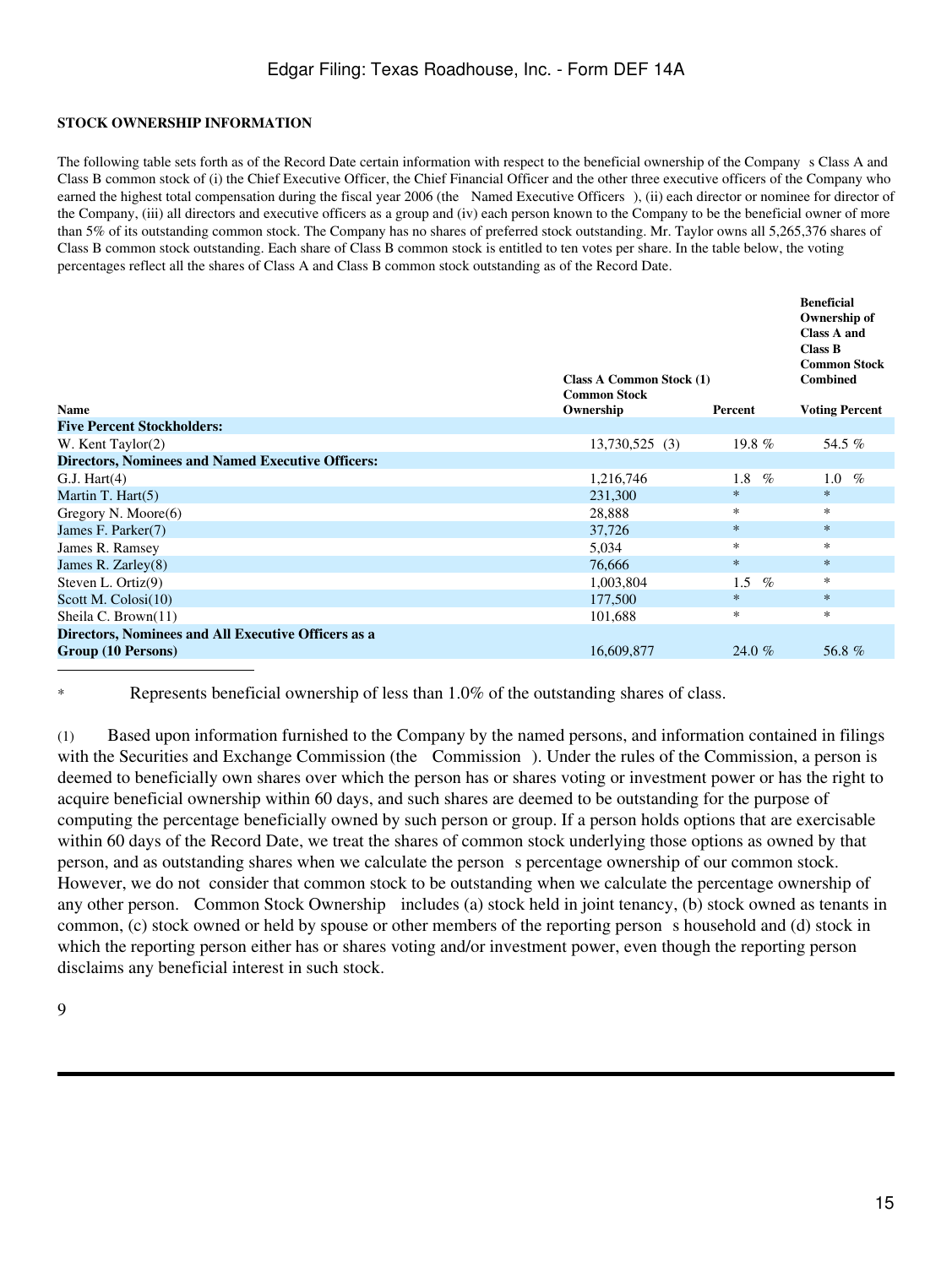- (2) Mr. Taylor s address is c/o Texas Roadhouse, Inc., 6040 Dutchmans Lane, Suite 200, Louisville, KY 40205.
- (3) Does not include shares of Class A common stock issuable upon conversion of Class B common stock.
- (4) Includes 909,246 shares issuable upon exercise of options.
- (5) Includes 26,666 shares issuable upon exercise of options.
- (6) Includes 26,666 shares issuable upon exercise of options.
- (7) Includes 26,666 shares issuable upon exercise of options.
- (8) Includes 26,666 shares issuable upon exercise of options.
- (9) Includes 304,358 shares issuable upon exercise of options.
- (10) Includes 177,500 shares issuable upon exercise of options.
- (11) Includes 52,390 shares issuable upon exercise of options.

## **COMPENSATION DISCUSSION AND ANALYSIS**

#### **Compensation Philosophy**

In May 2004, we entered into employment agreements with G.J. Hart, Scott M. Colosi, W. Kent Taylor, Steven L. Ortiz and Sheila C. Brown, our Named Executive Officers, which became effective upon the completion of our IPO in October 2004. Each employment agreement terminates on December 25, 2007. The employment agreements may be renewed on different terms than those which were in effect during the fiscal year 2006.

Each officer s employment agreement established a base salary which is subject to review by the compensation committee throughout the terms of the agreements. Each officer s employment agreement also established an incentive bonus amount based on the achievement of defined goals established by the compensation committee. The amount of the incentive bonus is subject to review by the compensation committee throughout the terms of the agreements. Except with respect to Mr. Taylor s employment agreement, each officer s employment agreement provides for the granting of options under our 2004 Equity Incentive Plan to purchase shares of our Class A common stock that vest over a three year period. Each officer has agreed not to compete with us during the term of his or her employment and for a period of two years following his or her termination of employment.

The underlying philosophy reflected in the employment agreements was to provide the Named Executive Officers with a compensation package which, in total, was a pragmatic response to external market conditions; that is, compensation that is competitive with comparable positions in similar industries, including the casual dining sector of the restaurant industry, but which is reasonable and in the best interests of our stockholders. We do not utilize a formal system of benchmarking, nor have we or the compensation committee retained a compensation consultant.

## **Elements of Compensation**

#### *Base Salary*

Base salaries for our Named Executive Officers are designed to provide a secure base of compensation which is effective in motivating and retaining key executives. Base salaries are reviewed periodically by the compensation committee and may be adjusted to reflect each officer s job responsibilities, longevity in position, individual performance, expected future performance and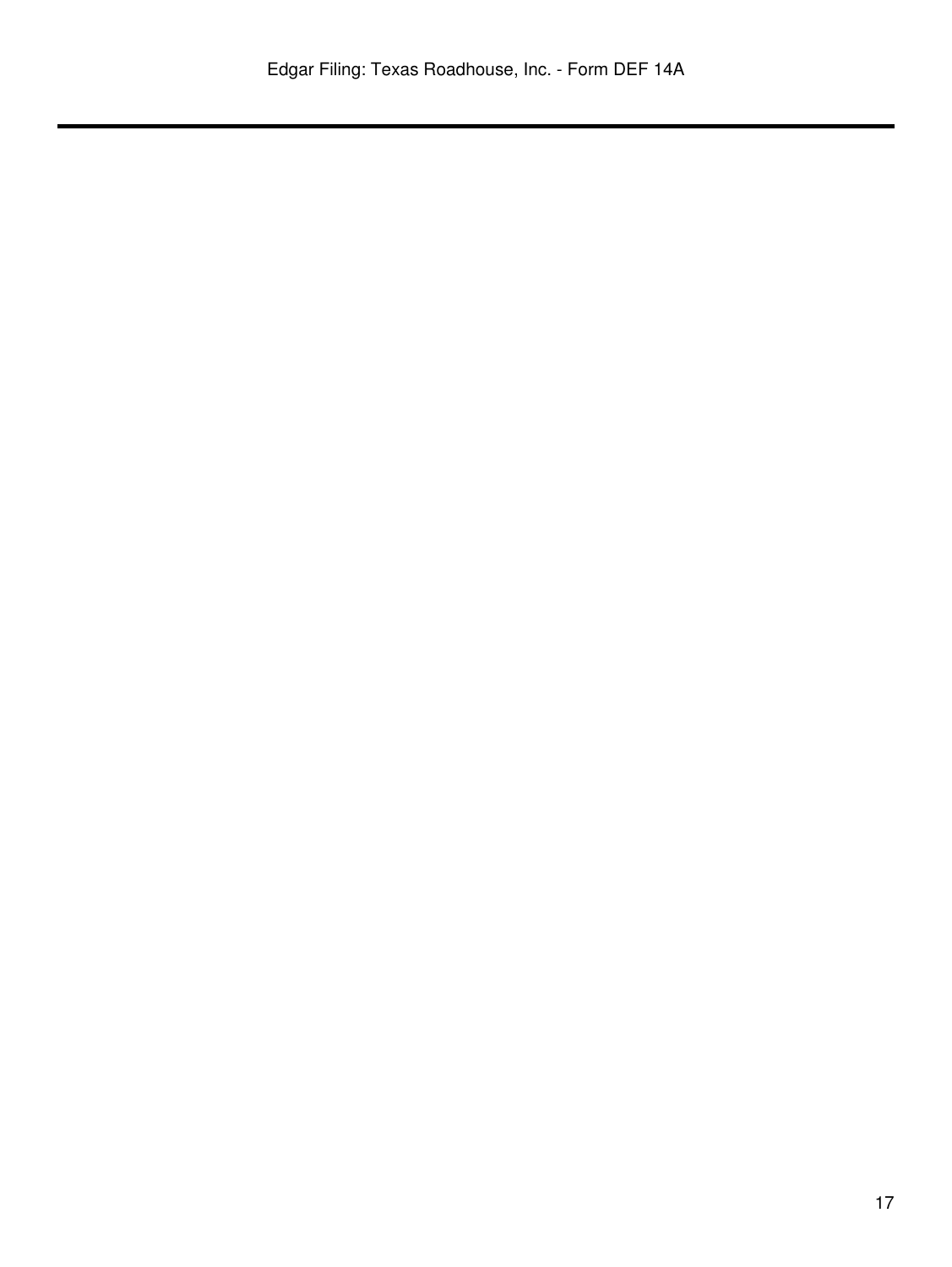performance as a team member. In determining whether an increase is appropriate, the compensation committee considers the recommendations of our Chairman and our Chief Executive Officer and the business expertise of each member of the committee.

In February 2006, the compensation committee approved increases in the base salaries of Messrs. Hart, Colosi and Ortiz and Ms. Brown ranging from 5% to 19%, effective April 1, 2006. Mr. Taylor s base salary was not increased at his request, as he believed that his salary was commensurate with his duties and responsibilities as Chairman. The committee honored Mr. Taylor s request. The actual amounts paid to each Named Executive Officer during the fiscal year 2006 are more fully described in Executive Compensation.

#### *Incentive Bonus*

Incentive bonuses are designed to reward our Named Executive Officers for the success of the Company, as measured by the Companys earnings per diluted share (EPS), and for each officer s individual contributions to that success.

In February 2006, the compensation committee established a new annual target and base bonus amounts for the Named Executive Officers under the existing incentive compensation program. Under this program, if the Company achieved EPS of \$0.52 for the fiscal year 2006, the officers would receive the base bonus shown in the table below. For each \$0.005 EPS above the annual target, the base bonus would be increased by 7% up to a maximum of 100% of the base bonus. For example, achieving \$0.525 of EPS would result in a bonus payout of 107% of the base bonus. Conversely, for each \$0.005 EPS below the 2006 annual target, the base bonus would be reduced by 7% up to a maximum of 100% of the base bonus. For example, achieving \$0.515 of EPS would result in a bonus payout of 93% of the base bonus.

The annual target of \$0.52 EPS represented management s estimate of EPS for the fiscal year 2006, and reflected earnings per share growth of 20% as compared to the annual target for the fiscal year 2005. The annual target can be adjusted for acquisitions or divestitures, accounting changes and other extraordinary events as noted by the compensation committee. The committee approved an adjustment of the 2006 annual target primarily to reflect stock option expense and charges and benefits related to the acquisition of franchise restaurants. The committee authorized bonus payments of 107% of each officer s base bonus.

The following table describes the base bonus, minimum bonus, and maximum bonus payable to each of the Named Executive Officers under this incentive program for the fiscal year 2006. We pay bonuses on a quarterly basis, based upon the achievement of quarterly targets that equal, in the aggregate, the annual target. The actual amounts paid to each Named Executive Officer during the fiscal year 2006 are more fully described in Executive Compensation.

#### **Executive Incentive Compensation**

|                 | <b>Base Bonus</b> | <b>Minimum Bonus</b> Maximum Bonus |
|-----------------|-------------------|------------------------------------|
| <b>Name</b>     |                   |                                    |
| G.J. Hart       | 360,000           | 720,000                            |
| Scott M. Colosi | 138,000           | 276,000                            |
| W. Kent Taylor  | 200,000           | 400,000                            |
| Steven L. Ortiz | 240,000           | 480,000                            |
| Sheila C. Brown | 60,000            | 120,000                            |

#### *Stock Options*

We utilize stock options to provide the Named Executive Officers a financial interest in the Company s success and align their interests with that of our stockholders. Stock options provide potential financial gain if the price of the stock has increased since the date of the grant. Since our long-term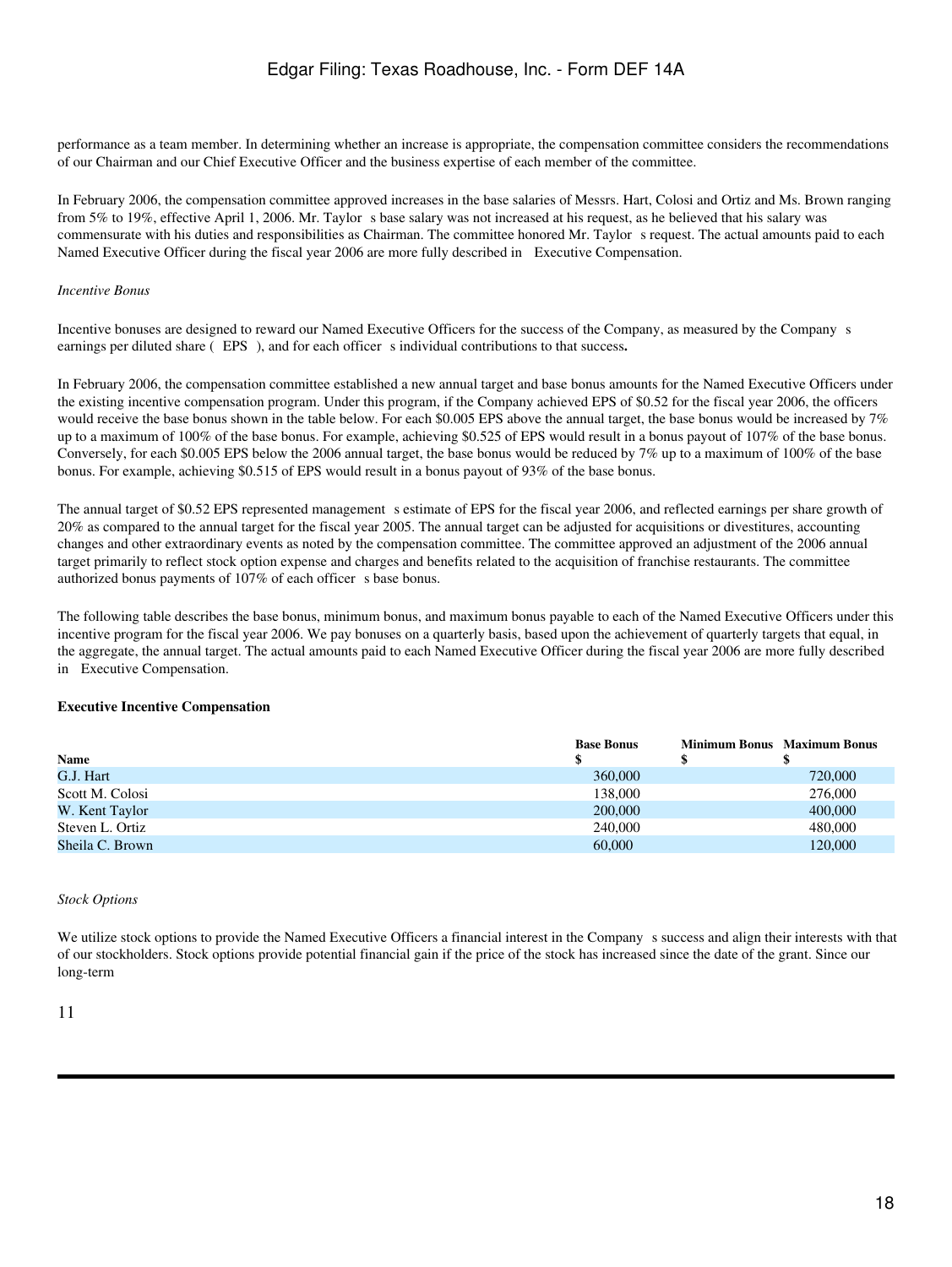performance ultimately determines the value of the stock options, we believe that the grant of stock options encourages behavior that results in sustainable profitability, which should be reflected by the price of our Class A common stock. Stock options also serve to retain the Named Executive Officers as they vest in varying increments over a three-year period. The options expire ten years from the grant date.

We grant options to approximately 1,000 employees, including our Named Executive Officers except Mr. Taylor. Under our 2004 Equity Incentive Plan, the exercise price of stock options is the closing price of our stock on the trading day immediately preceding the date of the grant. It is our practice to grant options quarterly on the day that follows the third full trading day after the public release of the Companys earnings for the prior fiscal quarter. Grants of stock options to Messrs. Hart, Colosi and Ortiz were made pursuant to the terms of each officer s employment agreement, which provided that the grants would be effective upon the closing of our IPO at an exercise price equal to the price per share at which shares of the Class A common stock were offered to the public in the IPO. Mr. Taylor semployment agreement did not provide for a grant of stock options; as founder and our controlling stockholder, his interests as an officer were already well aligned with those of our other stockholders. Grants to Ms. Brown were made pursuant to an amendment to her employment agreement dated March 2005, which provided that the grant date would be the date that followed the third full trading date after the public release of the Companys earnings for the fourth quarter of the fiscal year 2004. No stock options were granted to any of the Named Executive Officers during the fiscal year ended December 26, 2006.

#### **Separation and Change in Control Arrangements**

The employment agreements with Messrs. Hart, Taylor and Ortiz provide that no severance will be paid to any of them upon termination of employment, but each is entitled to receive a gift of a crisp \$100 bill if his employment is terminated by us without cause before the end of the term, or upon a change of control or a change in responsibility. The employment agreements with Mr. Colosi and Ms. Brown provide that if we terminate either of their employment without cause before the end of the term, and if the officer signs a release of all claims against us, we will pay a severance payment equal to the officer s then current base salary for a period of 180 days in addition to  $50\%$  of the incentive bonus earned by the officer during the last four full fiscal quarters immediately preceding the fiscal quarter in which the termination occurred. The salary component of the severance payments will be subject to deductions and withholdings and will be paid to the officers in periodic installments in accordance with our normal payroll practices. The bonus component of the severance payments to the officers will be paid on the same date as the payment would have been made had his or her employment not been terminated.

The employment agreements with the officers other than Mr. Taylor provide that if there is a change of control of the Company, the officer s employment is terminated other than for cause, or if the officer resigns because he or she is required to move, the Company s successor does not agree to be bound by the agreement, or the officer s duties, pay or total benefits are reduced, all of the officer s unvested stock options will vest and be immediately exercisable, provided that the officer signs a release of all claims against us.

The estimated amounts payable to a Named Executive Officer under these arrangements are more fully described in Termination, Change of Control and Change of Responsibility Payments.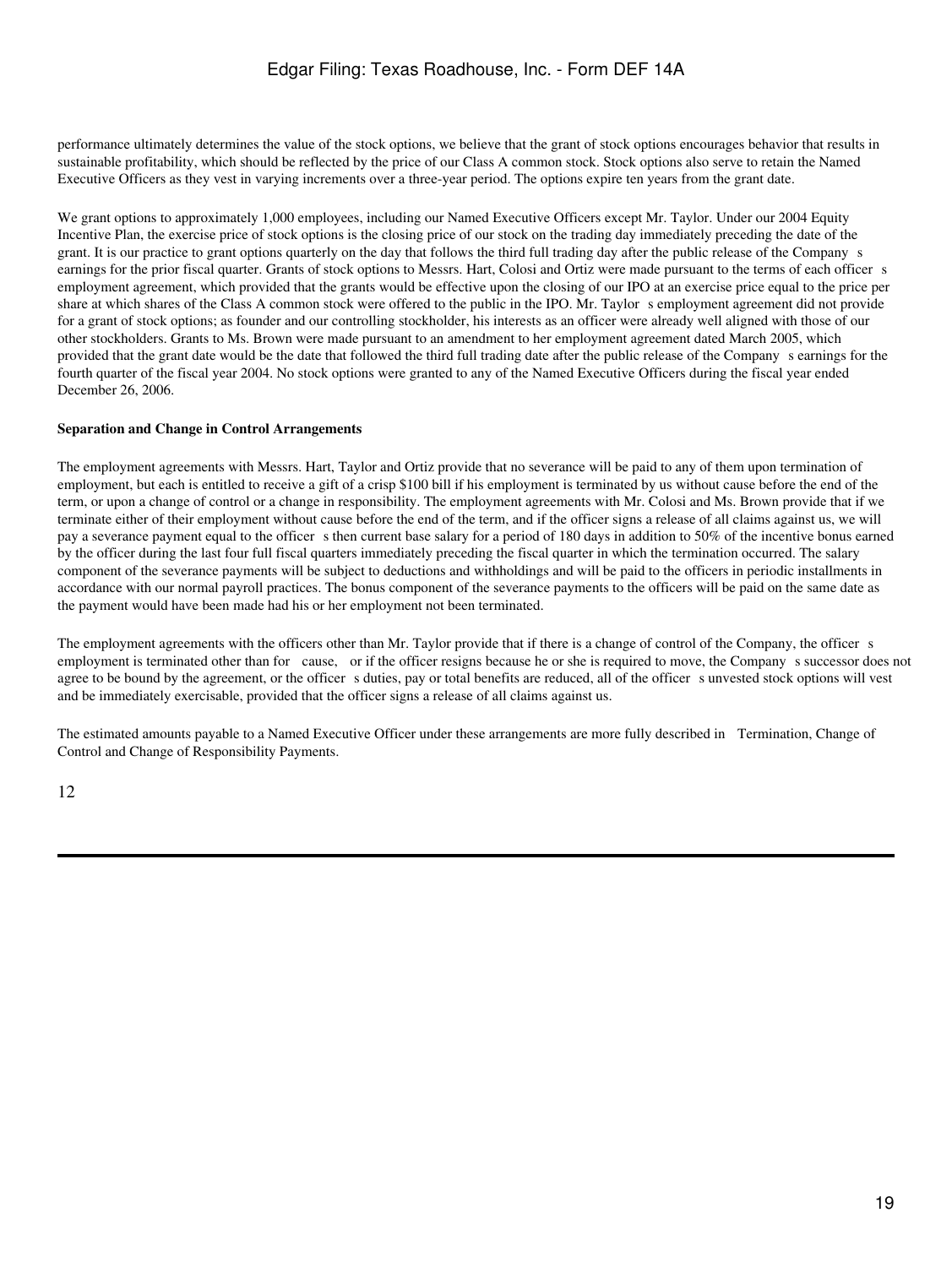## **COMPENSATION COMMITTEE REPORT**

The compensation committee has reviewed and discussed the Compensation Discussion and Analysis required by Item 402(b) of Regulation S-K with management. Based on such review and discussions, the compensation committee recommended to the Board that the Compensation Discussion and Analysis be included in this proxy statement and incorporated by reference into the Companys Annual Report on Form 10-K for the year ended December 26, 2006.

All members of the compensation committee concur in this report.

James F. Parker, Chair Gregory N. Moore \* Martin T. Hart James R. Ramsey

\* Mr. Moore was appointed to the committee on May 25, 2006

## **COMPENSATION COMMITTEE INTERLOCKS AND INSIDER PARTICIPATION**

The compensation committee of the Board is comprised of Messrs. Martin Hart, Moore, Parker and Ramsey, each a non-employee director of the Company. None of our executive officers serve on the compensation committee or board of directors of any other company of which any members of our compensation committee or any of our directors is an executive officer.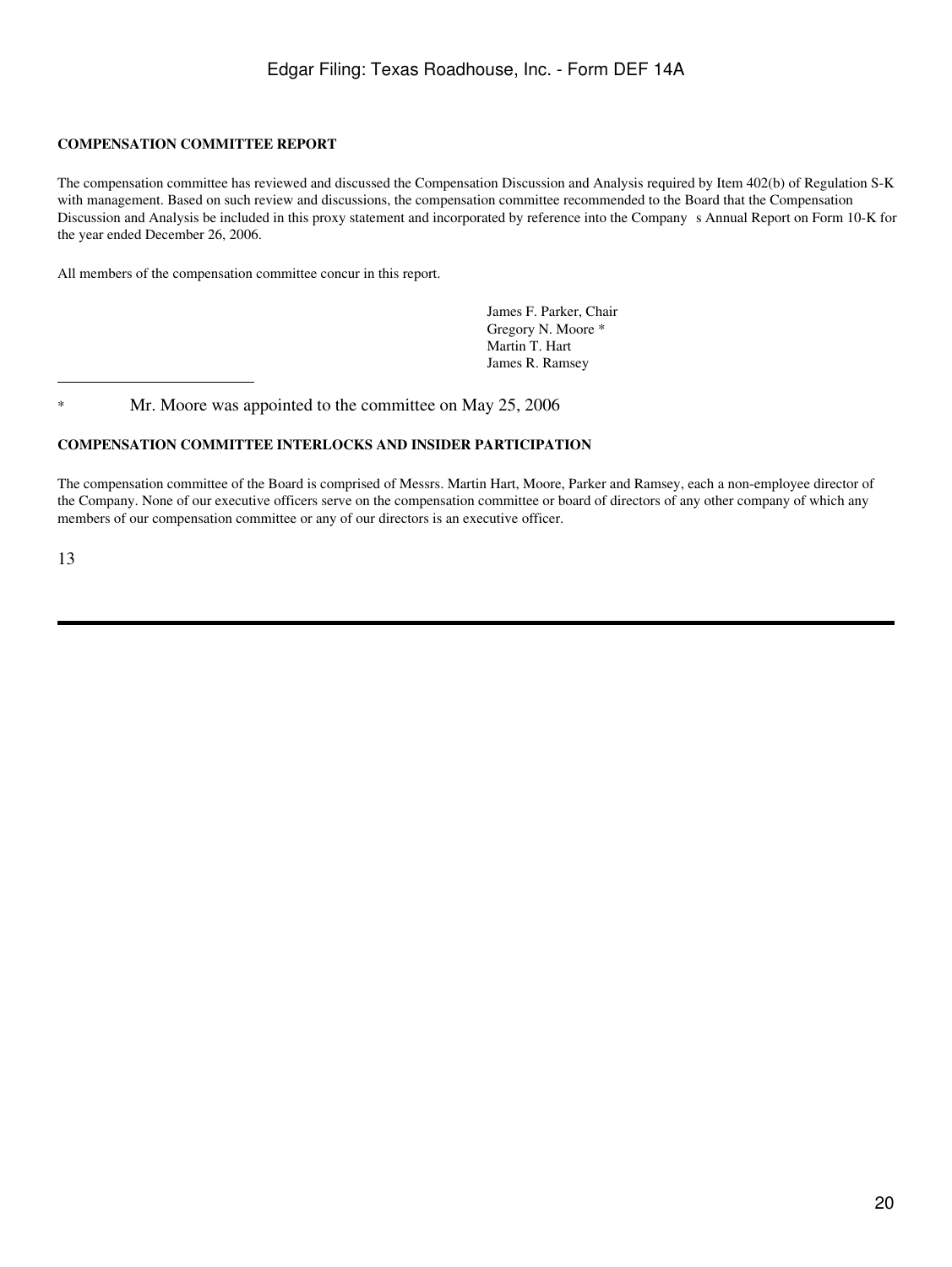## **EXECUTIVE COMPENSATION**

The following table sets forth the total compensation paid or accrued for the fiscal year 2006 for G.J. Hart, our President and Chief Executive Officer, Scott M. Colosi, our Chief Financial Officer, and each of our three other most highly compensated executive officers, each of whom were executive officers at the end of the fiscal year 2006.

### **Summary Compensation Table**

|                                      |      |               |              | Option                     | Non-equity<br><b>Incentive Plan</b> |                             |
|--------------------------------------|------|---------------|--------------|----------------------------|-------------------------------------|-----------------------------|
| Name and                             |      | <b>Salary</b> | <b>Bonus</b> | Awards                     | Compensation                        | <b>Total</b>                |
| <b>Principal Position</b>            | Year | $($ \$        | $($)$        | $\left( \mathsf{S}\right)$ | $\left( \mathbf{\$}\right)$         | $\left( \mathsf{S} \right)$ |
| (a)                                  | (b)  | (c)           | (d)          | (e)                        | (f)                                 | (g)                         |
| G.J. Hart                            | 2006 | 535,000       | 200          | 385,321                    | 385,200                             | 1,305,721                   |
| President, Chief Executive Officer   |      |               |              |                            |                                     |                             |
| Scott M. Colosi                      | 2006 | 237,999       | 175          | 137,136                    | 147,660                             | 522,970                     |
| Chief Financial Officer              |      |               |              |                            |                                     |                             |
| W. Kent Taylor                       | 2006 | 300,000       |              |                            | 214,000                             | 514,000                     |
| Chairman of the Company              |      |               |              |                            |                                     |                             |
| Steven L. Ortiz                      | 2006 | 414,000       | 200          | 264,907                    | 256,800                             | 935,907                     |
| <b>Chief Operating Officer</b>       |      |               |              |                            |                                     |                             |
| Sheila C. Brown                      | 2006 | 167,500       | 6.700        | 192,501                    | 64,200                              | 430,901                     |
| General Counsel, Corporate Secretary |      |               |              |                            |                                     |                             |

(d) This column represents holiday bonus awards paid to the Named Executive Officers for the fiscal year ended December 26, 2006. In addition, Ms. Brown was awarded a discretionary bonus in the fiscal year 2006 in connection with her receipt of an employee recognition award.

(e) This column reflects the dollar amount recognized for financial statement reporting purposes for the fiscal year ended December 26, 2006, in accordance with SFAS 123R of awards pursuant to the Company s equity incentive program and thus include amounts from awards granted prior to, as well as in, fiscal year 2006, because the expense is being recognized over each award s vesting period. Assumptions used in the calculation of this amount for fiscal years ended December 28, 2004, December 27, 2005 and December 26, 2006 are included in Footnote 2(s) Summary of Significant Accounting Policies - Equity Incentive Plan and Footnote 16 Share-based Compensation to the Companys audited financial statements for the fiscal year ended December 26, 2006, included in the Company s Annual Report on Form 10-K filed with the Securities and Exchange Commission on or around February 23, 2007.

The Company cautions that the amounts reported in the 2006 Summary Compensation Table for these awards may not represent the amounts that the Named Executive Officers will actually realize from the awards. Whether, and to what extent, a Named Executive Officer realizes value will depend on the Company s actual operating performance, stock price fluctuations and the Named Executive Officer s continued employment. Additional information on all outstanding option awards is reflected in the Outstanding Equity Awards at Fiscal Year End Table.

#### **Grants of Plan-based Awards in Fiscal Year 2006**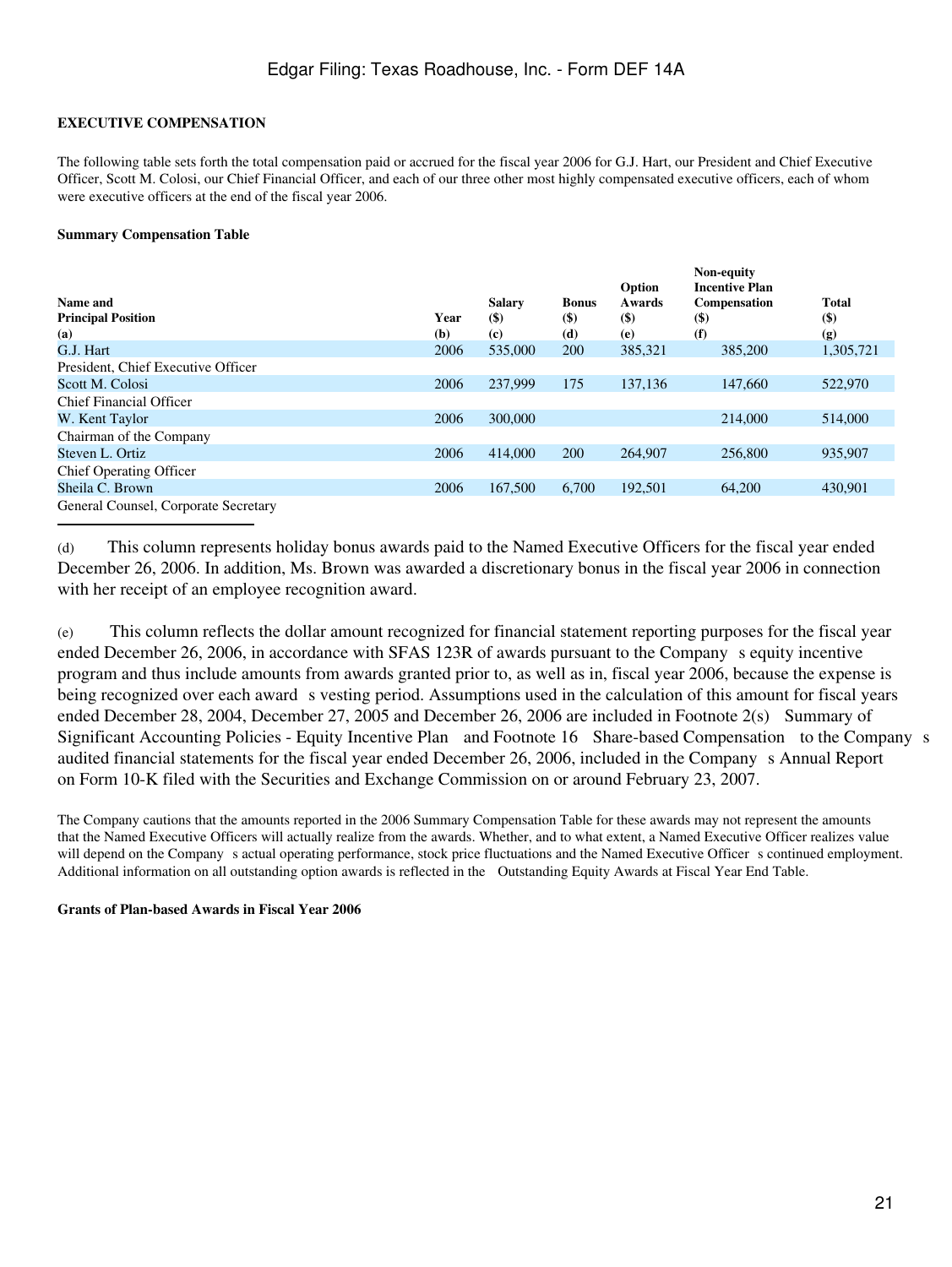None of the Named Executive Officers were awarded grants of stock options during the fiscal year 2006.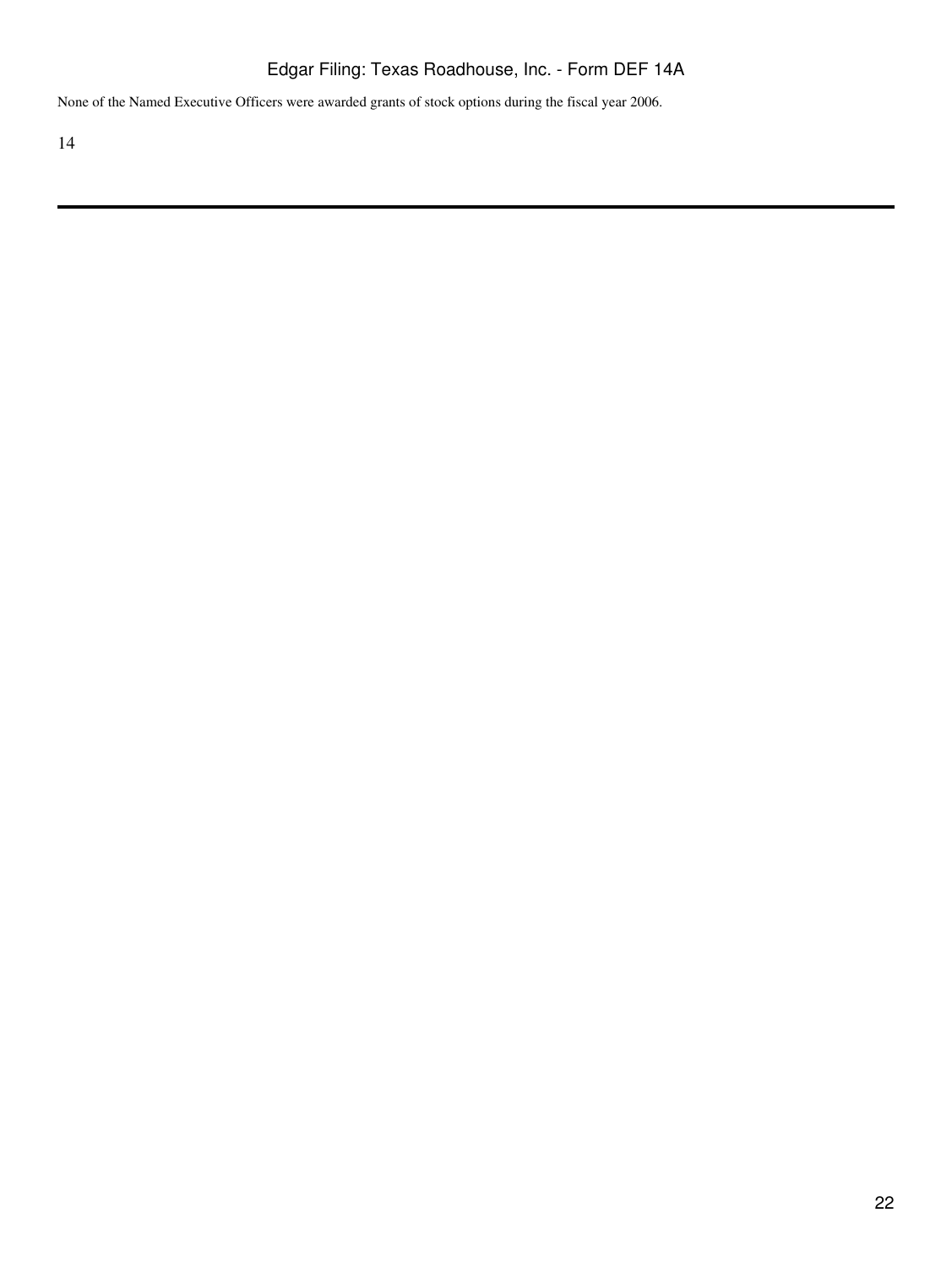## **Outstanding Equity Awards**

The following table presents information with respect to outstanding stock option awards as of December 26, 2006 by the Named Executive Officers. All option information relates solely to our Class A common Stock.

### **Outstanding Equity Awards at Fiscal Year End Table**

| <b>Name</b><br>(a)     | Number of<br><b>Securities Underlying</b><br><b>Unexercised Options</b><br><b>Exercisable</b><br>(#)<br>(b) | Number of<br><b>Securities Underlying</b><br><b>Unexercised</b><br><b>Options Unexercisable</b><br>(#)<br>(c) | Option<br><b>Exercise Price</b><br>(d) | Option<br><b>Expiration Date</b><br>(e) |
|------------------------|-------------------------------------------------------------------------------------------------------------|---------------------------------------------------------------------------------------------------------------|----------------------------------------|-----------------------------------------|
| G.J. Hart              | 762,518                                                                                                     |                                                                                                               | \$<br>1.47                             | $02/15/2010$ (1)                        |
|                        | 32,728                                                                                                      |                                                                                                               | \$<br>1.47                             | 02/15/2010<br>(2)                       |
|                        | 57,000                                                                                                      |                                                                                                               | \$<br>8.75                             | $10/08/2014$ (3)                        |
|                        | 57,000                                                                                                      |                                                                                                               | 8.75<br>\$                             | 10/08/2014 (4)                          |
|                        |                                                                                                             | 277,876                                                                                                       | \$<br>8.75                             | 10/08/2014 (5)                          |
| <b>Scott M. Colosi</b> | 11,250                                                                                                      |                                                                                                               | \$<br>3.45                             | 09/09/2012 (6)                          |
|                        | 29,020                                                                                                      |                                                                                                               | \$<br>3.45                             | 09/09/2012 (7)                          |
|                        | 113,480                                                                                                     |                                                                                                               | \$<br>3.45                             | 09/09/2012 (7)                          |
|                        | 23,750                                                                                                      |                                                                                                               | \$<br>8.75                             | 10/08/2014<br>(4)                       |
|                        |                                                                                                             | 29,020                                                                                                        | \$<br>3.45                             | 09/09/2012 (8)                          |
|                        |                                                                                                             | 42,230                                                                                                        | \$<br>3.45                             | 09/09/2012 (8)                          |
|                        |                                                                                                             | 95,000                                                                                                        | \$<br>8.75                             | 10/08/2014 (5)                          |
|                        |                                                                                                             | 29,020                                                                                                        | \$<br>3.45                             | 09/09/2012 (9)                          |
|                        |                                                                                                             | 42,230                                                                                                        | \$<br>3.45                             | 09/09/2012 (9)                          |
| <b>W. Kent Taylor</b>  |                                                                                                             |                                                                                                               | NA                                     | NA                                      |
| <b>Steven L. Ortiz</b> | 28,500                                                                                                      |                                                                                                               | \$<br>3.03                             | 04/03/2012<br>(10)                      |
|                        | 9,534                                                                                                       |                                                                                                               | \$<br>3.03                             | 04/03/2012 (10)                         |
|                        | 28,364                                                                                                      |                                                                                                               | \$<br>3.45                             | 07/03/2012 (11)                         |
|                        | 9,242                                                                                                       |                                                                                                               | \$<br>3.45                             | 07/03/2012 (11)                         |
|                        | 7,866                                                                                                       |                                                                                                               | \$<br>3.79                             | 10/02/2012 (12)                         |
|                        | 27,788                                                                                                      |                                                                                                               | \$<br>3.79                             | 10/02/2012 (12)                         |
|                        | 8,312                                                                                                       |                                                                                                               | \$<br>4.04                             | 04/02/2013 (13)                         |
|                        | 2,986                                                                                                       |                                                                                                               | $\mathbb{S}$<br>4.44                   | 07/02/2013<br>(14)                      |
|                        | 9,168                                                                                                       |                                                                                                               | \$<br>4.44                             | 07/02/2013<br>(14)                      |
|                        | 2,568                                                                                                       |                                                                                                               | \$<br>4.53                             | 10/01/2013<br>(15)                      |
|                        | 8,882                                                                                                       |                                                                                                               | \$<br>4.53                             | 10/01/2013<br>(15)                      |
|                        | 3,098                                                                                                       |                                                                                                               | \$<br>4.59                             | 12/31/2013<br>(16)                      |
|                        | 8,488                                                                                                       |                                                                                                               | \$<br>4.59                             | 12/31/2013<br>(16)                      |
|                        | 7,402                                                                                                       |                                                                                                               | \$<br>8.75                             | 10/04/2014<br>(17)                      |
|                        | 28,160                                                                                                      |                                                                                                               | \$<br>8.75                             | 10/04/2014<br>(17)                      |
|                        | 57,000                                                                                                      |                                                                                                               | \$<br>8.75                             | $10/08/2014$ (3)                        |
|                        | 57,000                                                                                                      |                                                                                                               | \$<br>8.75                             | 10/08/2014 (4)                          |
|                        |                                                                                                             | 171,000                                                                                                       | \$<br>8.75                             | $10/08/2014$ (5)                        |
| Sheila C. Brown        | 11,138                                                                                                      |                                                                                                               | \$<br>8.75                             | 10/04/2014<br>(17)                      |
|                        | 20,626                                                                                                      |                                                                                                               | \$<br>14.25                            | 03/04/2015<br>(18)                      |
|                        |                                                                                                             | 20.626                                                                                                        | \$<br>14.25                            | 03/04/2015<br>(19)                      |
|                        |                                                                                                             | 61.874                                                                                                        | $\mathbf{\hat{s}}$<br>14.25            | 03/04/2015<br>(20)                      |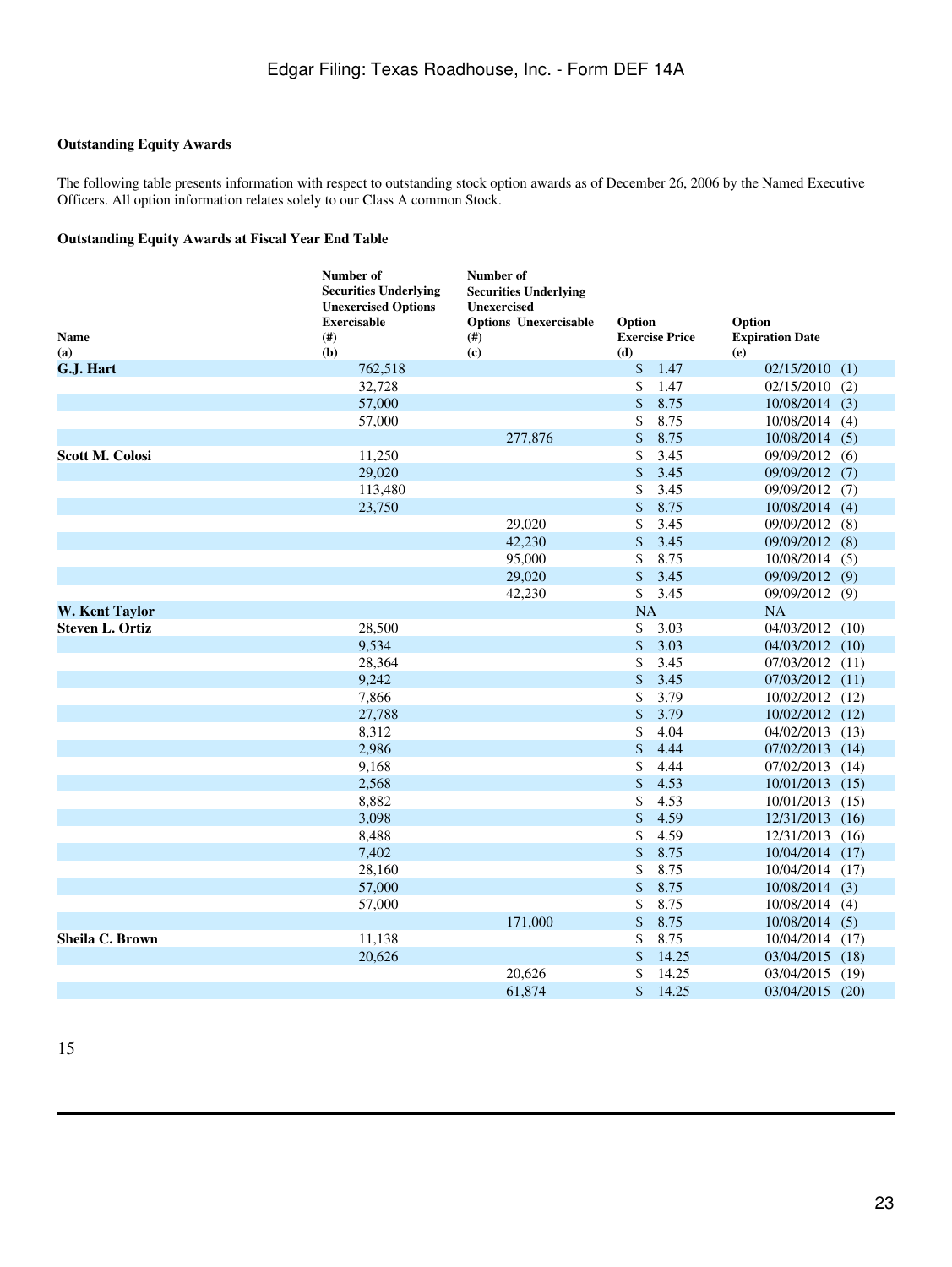| (e) |            |      | The option vesting dates are as follows: |      |            |  |
|-----|------------|------|------------------------------------------|------|------------|--|
| (1) | 05/15/2003 | (8)  | 09/09/2007                               | (15) | 10/01/2004 |  |
| (2) | 05/15/2004 | (9)  | 09/09/2008                               | (16) | 12/31/2004 |  |
| (3) | 10/08/2005 | (10) | 04/03/2003                               | (17) | 10/04/2005 |  |
| (4) | 10/08/2006 | (11) | 07/03/2003                               | (18) | 03/04/2006 |  |
| (5) | 10/08/2007 | (12) | 10/02/2003                               | (19) | 03/04/2007 |  |
| (6) | 09/09/2005 | (13) | 04/02/2004                               | (20) | 03/04/2008 |  |
| (7) | 09/09/2006 | (14) | 07/02/2004                               |      |            |  |

## **Option Exercises**

The following table presents information with respect to stock options exercised during the fiscal year ended December 26, 2006 by the Named Executive Officers. All option information relates solely to our Class A common stock.

### **Option Exercises and Stock Vested Table**

| Name            | <b>Option Awards</b><br>Number of<br><b>Shares</b><br><b>Acquired on</b><br><b>Exercise</b><br>(# ) | <b>Value</b><br><b>Realized</b><br>on<br><b>Exercise</b><br>$($)$ |
|-----------------|-----------------------------------------------------------------------------------------------------|-------------------------------------------------------------------|
| (a)             | (b)                                                                                                 | $\left( \mathbf{c} \right)$                                       |
| G.J. Hart       | 263,128                                                                                             | 3,816,000                                                         |
| Scott M. Colosi | 60,000                                                                                              | 786,600                                                           |
| W. Kent Taylor  |                                                                                                     | <b>NA</b>                                                         |
| Steven L. Ortiz |                                                                                                     | <b>NA</b>                                                         |
| Sheila C. Brown | 43,052                                                                                              | 461,368                                                           |

(c) The value realized upon exercise of options represents the difference between the market value of the underlying securities at exercise and the exercise price of the options.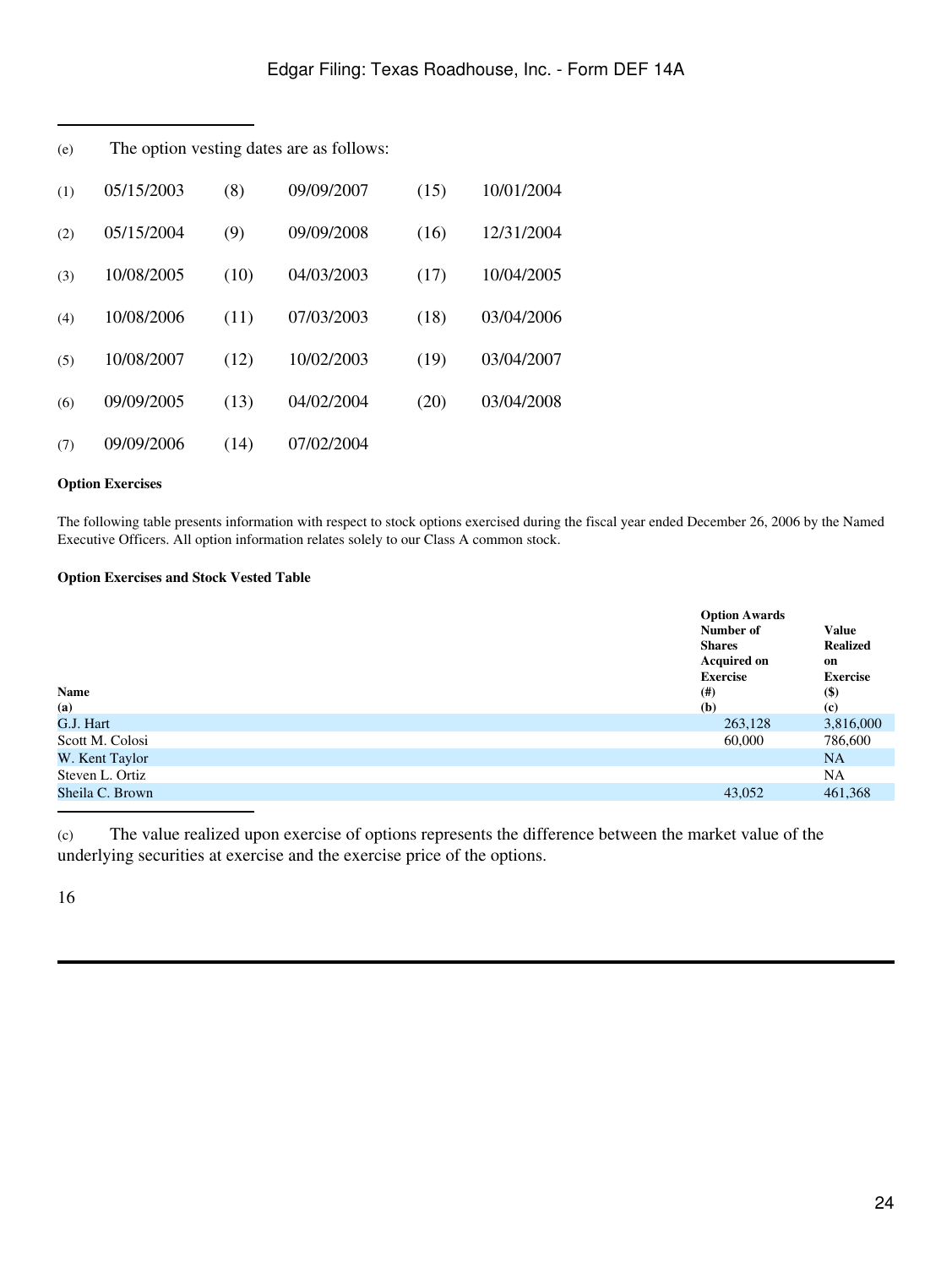### **Termination, Change of Control and Change of Responsibility Payments**

The following table lists the estimated amounts payable to a Named Executive Officer if his or her employment had been terminated without cause or due to a change of control or change in responsibility on December 26, 2006, the last day of our fiscal year.

### **Termination, Change in Control and Change of Responsibility Payments Table**

|                 | <b>Estimated</b><br><b>Payments</b> | <b>Estimated</b><br><b>Value of Newly</b><br><b>Vested Stock</b><br><b>Options</b> | <b>Total</b> |
|-----------------|-------------------------------------|------------------------------------------------------------------------------------|--------------|
| <b>Name</b>     | $(\$)$                              | $($ \$)                                                                            | $($)$        |
| (a)             | (b)                                 | (c)                                                                                | (d)          |
| G.J. Hart       | 100                                 | 1,256,000                                                                          | 1,256,100    |
| Scott M. Colosi | 168,730                             | 1,828,750                                                                          | 1,997,480    |
| W. Kent Taylor  | 100                                 | <b>NA</b>                                                                          | 100          |
| Steven L. Ortiz | 100                                 | 772,920                                                                            | 773,020      |
| Sheila C. Brown | 106,059                             |                                                                                    | 106,059      |

(b) Messrs. Hart, Taylor and Ortiz are each entitled to a gift of a crisp \$100 bill upon the termination of their employment without cause or due to a change in control or a change in responsibility. If the employment of Mr. Colosi had been terminated under those circumstances, he would receive the amount of his annual base salary then in effect (\$250,000) for 180 days, plus 50% of the bonus he earned (\$90,885) during the four quarters preceding the fourth quarter of the fiscal year 2006. If the employment of Ms. Brown had been terminated under those circumstances, she would receive the amount of her annual base salary then in effect (\$175,000) for 180 days, plus 50% of the bonus she earned (\$39,515) during the four quarters preceding the fourth quarter of the fiscal year 2006.

(c) Except with respect to Mr. Taylor, who has no stock options, each officers unvested stock options will become immediately exercisable upon a termination of his or her employment without cause or due to a change in control or a change in responsibility. The amounts shown in this column represent the positive difference between the closing price of our Class A common stock on December 26, 2006, which was \$13.27, and the exercise price of in-the-money options. Ms. Brown sunvested options were not in-the-money on December 26, 2006. The number of options which would have vested on that date and their respective exercise prices are shown in Outstanding Equity Awards.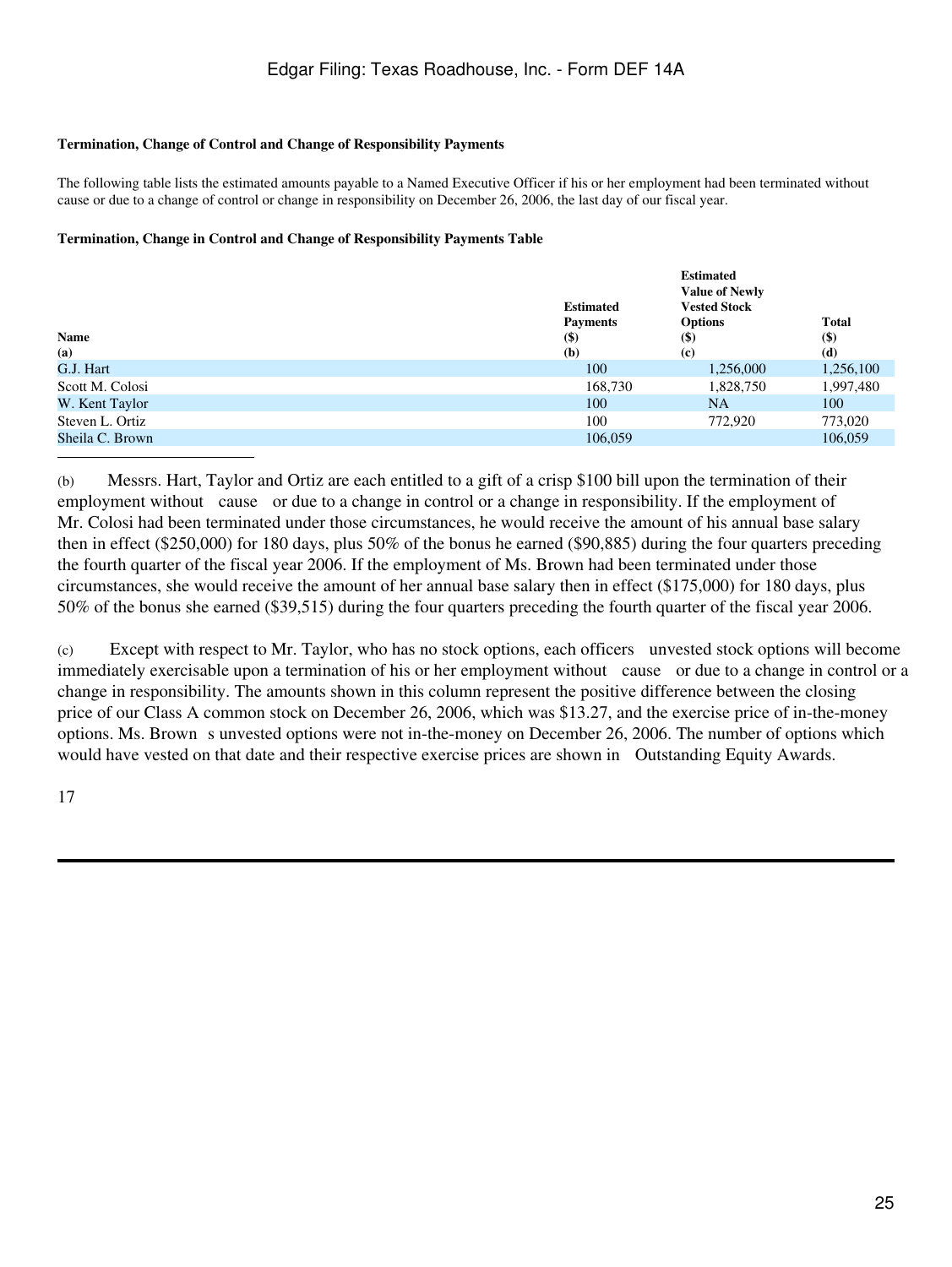## **AUDIT COMMITTEE REPORT**

The audit committee of the Board is composed of four directors, all of whom are independent, as that term is defined under Rule 4200(a)(15) of the National Association of Securities Dealers listing standards and meet the criteria for independence under the Sarbanes-Oxley Act of 2002 and the rules adopted by the Securities and Exchange Commission. Mr. Parker was added to the committee on May 25, 2006 and did not participate in the committee s activities during the first five months of the fiscal year 2006. The committee acts under a written charter adopted by the Board, a copy of which is attached to this proxy statement as Appendix A and is also available on the Companys website at *www.texasroadhouse.com*.

The purpose of the audit committee is to assist the Board in its general oversight of the Company. The primary responsibilities of the audit committee are to oversee and monitor the integrity of the Companys financial reporting process, financial statements and systems of internal controls; the Company s compliance with legal and regulatory requirements; the independent auditors qualifications, independence and performance; and the performance of the Companys internal audit function. The audit committee is responsible for the selection, retention, supervision and termination of the independent auditors, including resolving disagreements between management and the independent auditors. The audit committee is also responsible for reviewing the adequacy of the authority, responsibilities and functions of the Company s internal audit department.

The audit committee is not responsible for conducting reviews of auditing or accounting procedures. Management of the Company has primary responsibility for preparing the Companys financial statements and for the Companys financial reporting process, including primary responsibility for establishing, maintaining and evaluating the effectiveness of internal control over financial reporting. The Companys independent auditors are responsible for auditing and reporting on the conformity of the Companys consolidated financial statements to accounting principles generally accepted in the United States. The independent auditors are also responsible for auditing and reporting on management s assessment of the effectiveness of the Company s internal control over financial reporting and the effectiveness of the Company s internal control over financial reporting. The audit committee serves a board-level oversight role in which it provides advice, counsel and direction to management and the independent auditors on the basis of the information it receives, discussions with the independent auditors and the experience of the audit committee s members in business, financial and accounting matters.

In this context, the audit committee has prepared the following report on its activities and with respect to the Company s audited financial statements for the fiscal year ended December 26, 2006 (the Audited Financial Statements).

• The audit committee met 17 times during 2006. The committee s meetings included private sessions with the Company s independent auditors and internal auditor, as well as executive sessions consisting of only committee members. The committee also met periodically in private sessions with the Chief Financial Officer and the General Counsel;

• The audit committee adopted a formal policy for the pre-approval of all audit, audit-related and permissible non-audit services provided to the Company by the Company s independent auditors, a copy of which is available on the Company s website at www.texasroadhouse.com;

• The audit committee reviewed the scope, plans and results of the testing performed by the Company s internal auditors and independent auditors in their assessments of internal control over financial reporting;

• The audit committee reviewed with management, including the internal auditors and the General Counsel, and the independent auditors, the Company s practices with respect to risk assessment and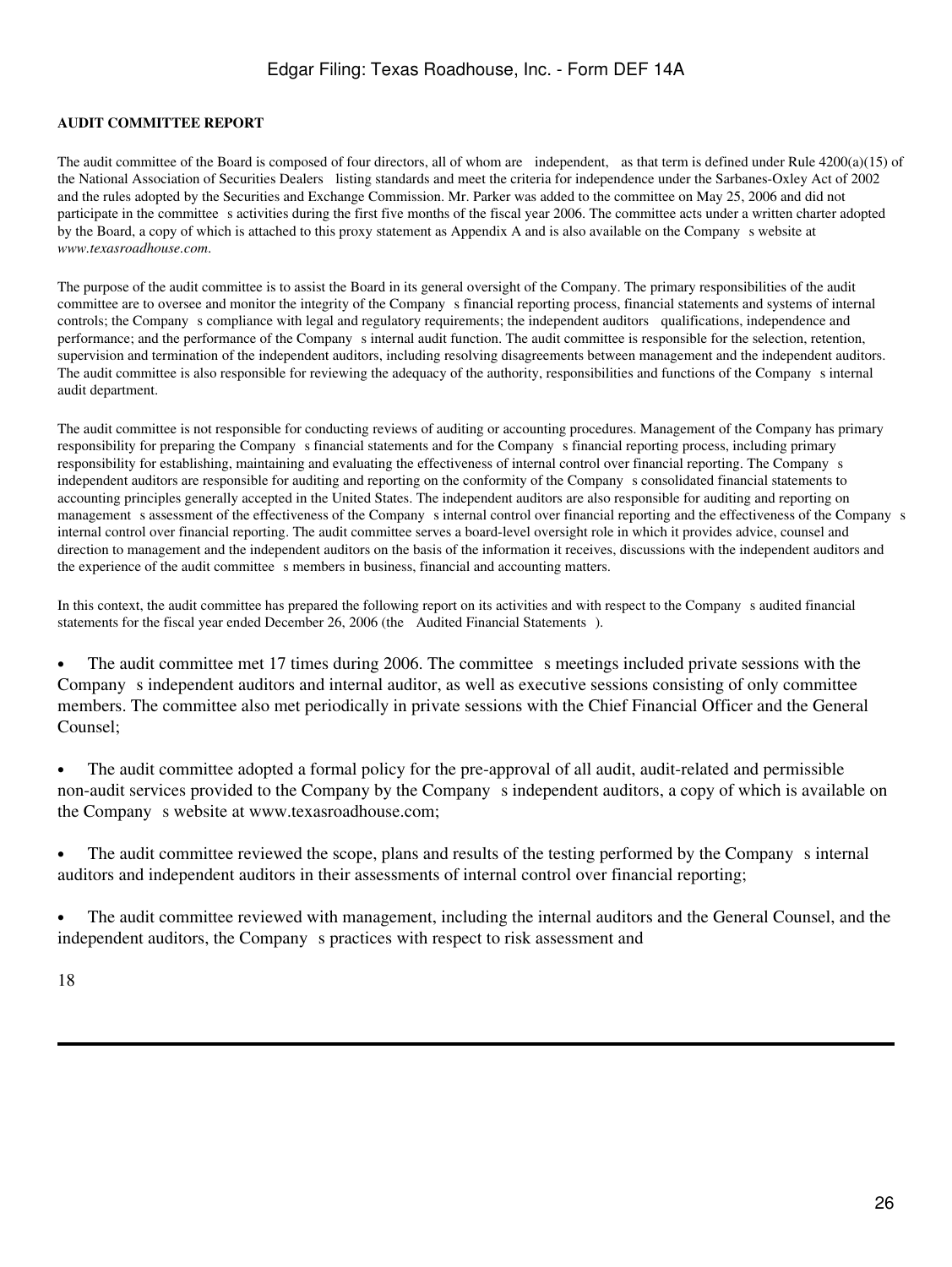risk management. The overall adequacy and effectiveness of the Company s legal, regulatory and ethical compliance programs were also reviewed;

• The audit committee reviewed and discussed the Company s Audited Financial Statements for the fiscal year 2006 with management;

The audit committee discussed with KPMG LLP, the Company s independent auditors for the fiscal year 2006, the matters required to be discussed by Statement on Auditing Standards No. 61, Communication with Audit Committees (*Codification of Statements on Auditing Standards, AU §380*);

• The audit committee received from the independent auditors the written disclosures regarding auditor independence and the letter required by Independence Standards Board Standard No. 1 (*Independence Discussions with Audit Committees*), discussed with KPMG LLP its independence from the Company and management, and determined that KPMG LLP s provision of non-audit services to the Company was compatible with the auditors independence;

The audit committee reviewed the selection, application and disclosure of critical accounting policies;

• The audit committee reviewed the Company s Quarterly and Annual Reports on Form 10-Q and Form 10-K prior to filing with the Securities and Exchange Commission; and

• Based on the review and discussion referred to above, and in reliance thereon, the audit committee recommended to the Board that the Audited Financial Statements be included in the Companys Annual Report on Form 10-K for the fiscal year ended December 26, 2006, for filing with the Securities and Exchange Commission.

All members of the audit committee concur in this report.

Gregory N. Moore, Chair Martin T. Hart James F. Parker \* James R. Ramsey

\* Mr. Parker was added to the committee on May 25, 2006

## **Fees Paid to the Independent Auditors**

We paid the following fees to KPMG LLP for fiscal years 2006 and 2005:

|                           | 2006 |         | 2005   |         |
|---------------------------|------|---------|--------|---------|
| <b>Audit Fees</b>         |      | 565,500 | \$     | 627,500 |
| <b>Audit-related Fees</b> |      | 6,750   | 59.530 |         |
| Tax Fees                  |      | 10,000  |        |         |
| All Other Fees            |      |         |        |         |
|                           |      | 582,250 |        | 687,030 |

#### *Audit Fees*

KPMG LLP charged \$558,000 and \$577,500 in fiscal years 2006 and 2005, respectively, for professional services in connection with the audit of the Companys annual financial statements and its internal control over financial reporting and for the reviews of the Companys financial statements included in the Company s Quarterly Reports on Form 10-Q and for services that are normally provided by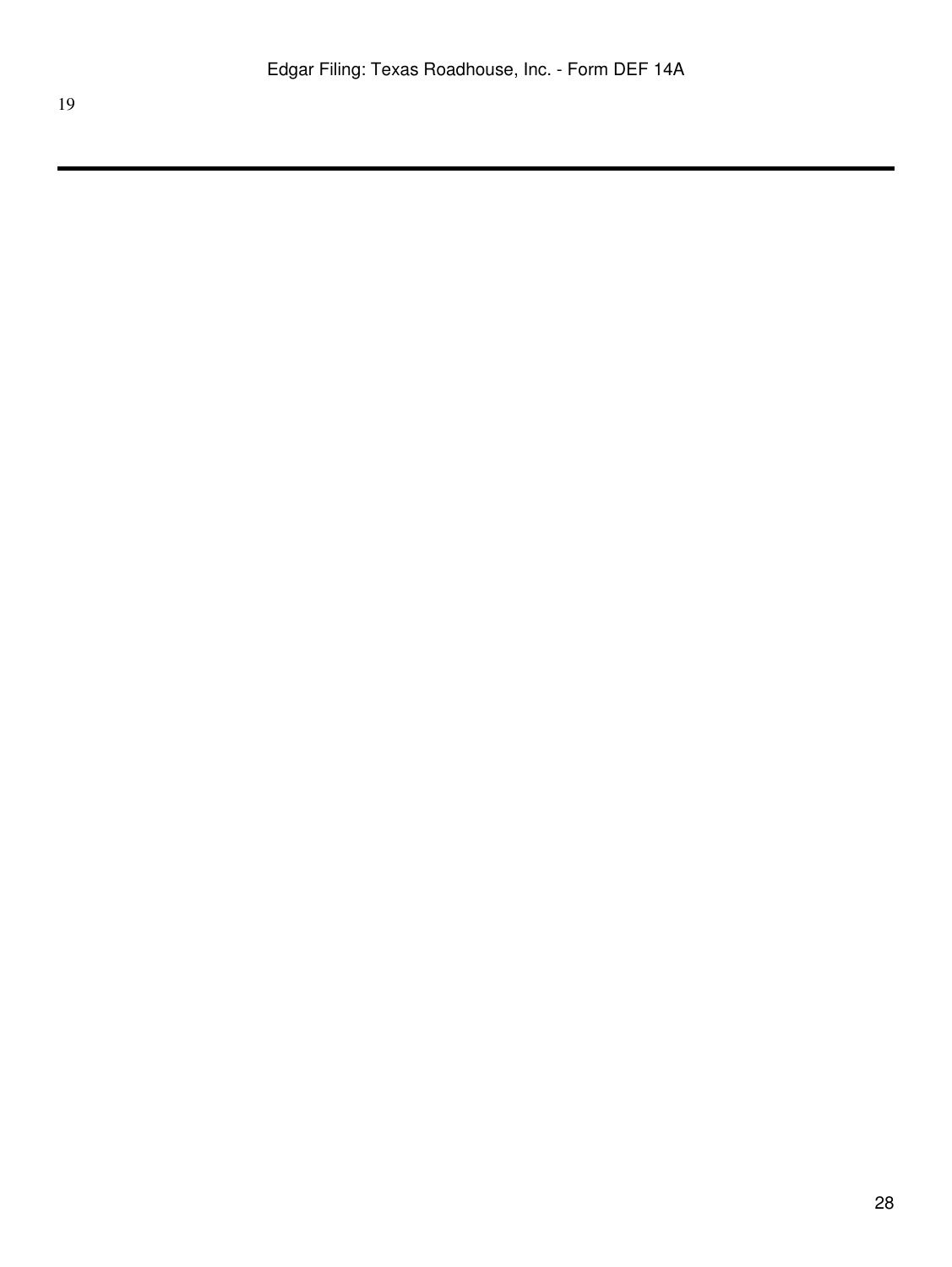the accountant in connection with statutory and regulatory filings or engagements for the fiscal years shown.

KPMG LLP also charged \$7,500 for professional services rendered in fiscal year 2006 related to a review of our registration statement in conjunction with the resale of certain shares of Class A common stock by certain selling stockholders, which became effective in April 2006. KPMG LLP also charged \$50,000 for professional services rendered in fiscal year 2005 related to a review of our registration statement for a follow-on offering of our Class A common stock, which became effective in June 2005.

#### *Audit-related Fees*

KPMG LLP charged \$6,750 for professional services rendered in fiscal year 2006 related to a review of specific restaurants sales for licensing purposes. KPMG LLP charged \$59,530 for fees related to acquisition services during fiscal year 2005.

#### *Tax Fees*

KPMG LLP rendered professional services in fiscal year 2006 in connection with tax consulting services with respect to the deductibility of certain expenses, for which it charged \$10,000. No such services were performed by KPMG LLP in fiscal year 2005.

#### *All Other Fees*

KPMG LLP did not bill the Company for any fees for products and services rendered in fiscal years 2006 and 2005 other than those reported in the foregoing paragraphs.

#### *Pre-approval Policies and Procedures*

The audit committee pre-approved all audit, audit-related and permissible non-audit services provided to the Company by KPMG LLP before management engaged the auditors for those purposes. The policy of the committee is to review all engagement letters for accounting firms for non-audit services while allowing the Company to enter into the agreements, but to specifically pre-approve all services to be provided by the firm which performs the annual audit of the Companys financial statements and internal control over financial reporting.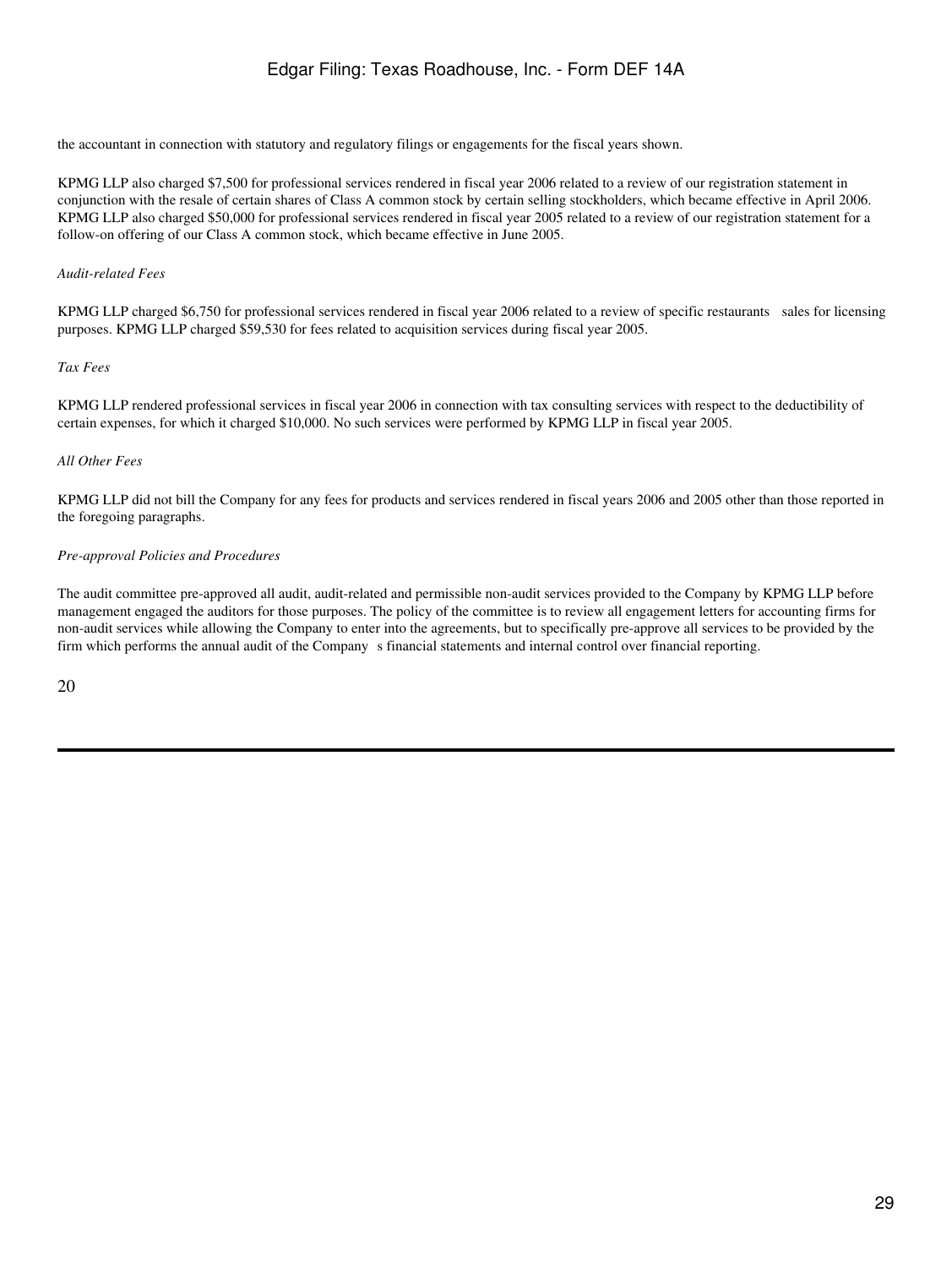## **CERTAIN RELATIONSHIPS AND RELATED TRANSACTIONS**

The audit committee s charter provides that the audit committee will review and approve any transactions between us and any of our **executive officers, directors and 5% stockholders, or any members of their immediate families, in which the amount involved exceeds the threshold limits established by the regulations of the Securities and Exchange Commission. In reviewing a related-party transaction, the audit committee considers the material terms of the transaction, including whether the terms are generally available to an unaffiliated third party under similar circumstances. Except as specifically noted, the transactions described below were entered into prior to our IPO, and we were contractually obligated to perform under these agreements prior to the formation of the audit committee.**

#### **Grants of Franchise or License Rights**

We have licensed or franchised restaurants to companies owned in part by the executive officers, directors and 5% stockholders listed below. The licensing or franchise fees paid by these companies to us range from 0.0% to 3.5% of restaurant sales.

|                    |                            | <b>Initial</b>   |                |      | <b>Fees Paid to Us</b> |
|--------------------|----------------------------|------------------|----------------|------|------------------------|
|                    | Name and                   | <b>Franchise</b> | <b>Royalty</b> |      | in Fiscal 2006         |
| <b>Restaurant</b>  | Ownership                  | Fee              | Rate           |      | (\$ in thousands)      |
| Billings, MT       | W. Kent Taylor $(55.0\%)$  |                  |                |      |                        |
|                    | Scott M. Colosi $(2.0\%)$  |                  | 3.5            | $\%$ | 163.3                  |
| Bossier City, LA   | Steven L. Ortiz $(66.0\%)$ |                  | 3.5            | $\%$ | 125.2                  |
| Brownsville, TX    | G.J. Hart (60.0%)          |                  |                |      |                        |
|                    | Steven L. Ortiz $(30.0\%)$ |                  | 3.5            | $\%$ | 150.2                  |
| Everett, MA        | W. Kent Taylor $(59.0\%)$  |                  | 3.5            | $\%$ | 246.1                  |
| Fargo, ND.         | G.J. Hart (83.0%)          |                  |                |      |                        |
|                    | Scott M. Colosi $(5.0\%)$  |                  | 3.5            | $\%$ | 58.0                   |
| Longmont, CO       | Steven L. Ortiz (47.5%)    |                  | 3.5            | $\%$ | 128.8                  |
| Melbourne, $FL(1)$ | W. Kent Taylor $(34.0\%)$  |                  |                |      | 92.8                   |
| McKinney, TX       | G.J. Hart (30.0%)          |                  |                |      |                        |
|                    | Steven L. Ortiz (30.0%)    |                  |                |      |                        |
|                    | Scott M. Colosi (2.0%)     |                  | 3.5            | $\%$ | 145.8                  |
|                    |                            |                  |                |      |                        |
| Muncie, IN(2)      | W. Kent Taylor (9.9%)      |                  | \$50,000       |      | 45.9                   |
|                    |                            |                  | per year       |      |                        |
| New Berlin, WI     | G.J. Hart (30.0%)          |                  | 3.5            | %    | 135.9                  |
|                    | Steven L. Ortiz $(30.0\%)$ |                  |                |      |                        |
|                    | Scott M. Colosi (2.0%)     |                  |                |      |                        |
| Omaha, NE          | G.J. Hart $(62.5\%)$       |                  | 3.5            | $\%$ | 150.9                  |
|                    | Scott M. Colosi (10.0%)    |                  |                |      |                        |
| Port Arthur, TX    | W. Kent Taylor $(30.0\%)$  |                  | 3.5            | $\%$ | 179.1                  |
|                    | G.J. Hart (30.0%)          |                  |                |      |                        |
|                    | Steven L. Ortiz (30.5%)    |                  |                |      |                        |
|                    | Scott M. Colosi (3.0%)     |                  |                |      |                        |
| Temple, TX         | Steven L. Ortiz $(78.0\%)$ |                  | 3.5            | $\%$ | 139.3                  |
| Wichita, KS        | W. Kent Taylor $(51.1\%)$  |                  | 3.5            | $\%$ | 236.7                  |
|                    | Scott M. Colosi (4.0%)     |                  |                |      |                        |

(1) Licensed restaurant which opened in September 1996. In lieu of royalties, the entity pays supervision fees.

(2) Licensed restaurant which opened in November 1996.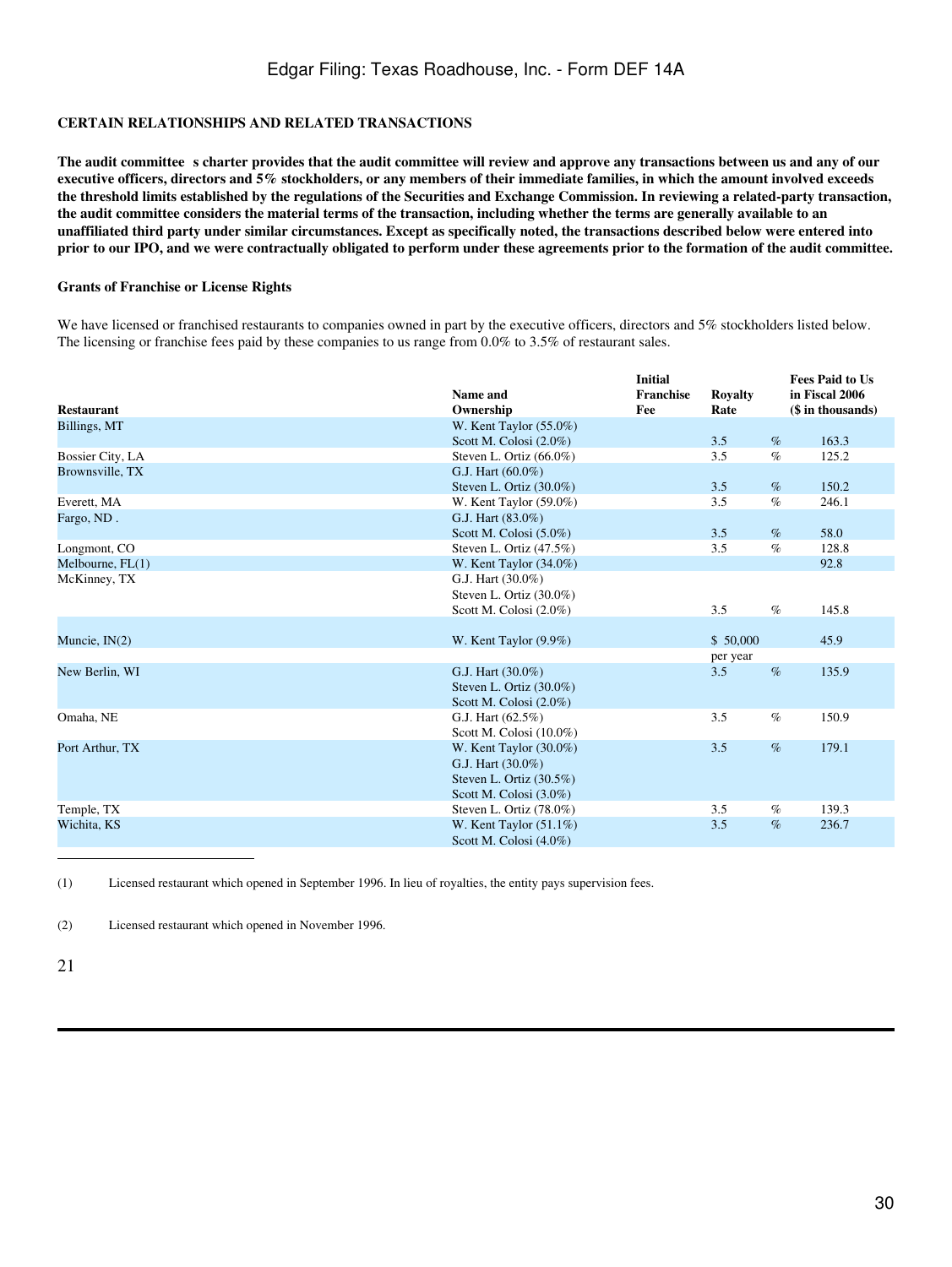We have entered into franchise agreements or preliminary franchise agreements with companies owned in part by the following executive officers, directors and 5% stockholders to develop restaurants that had not opened as of December 26, 2006. The executive officers will not be granted any additional franchise rights.

Restaurant **Name and Ownership**<br>Missoula. MT<br>W. Kent Taylor (95.0 W. Kent Taylor (95.0%)

The terms of such franchise agreements or preliminary franchise agreements provide for no initial franchise fees and royalties of 3.5% of restaurant sales. During 2006, we received no payment from this franchise restaurant, as none was due.

**The franchise agreements and preliminary franchise agreements that we have entered into with our executive officers, directors and 5% stockholders contain the same terms and conditions as those agreements that we enter into with our other franchisees, with the exception of the initial franchise fees and the royalty rates, which are currently \$40,000 and 4.0%, respectively, for our other franchisees. With the exception of the Melbourne, FL and Muncie, IN licensed restaurants, we have the contractual right, but not the obligation, to acquire the restaurants owned by our executive officers, directors and 5% stockholders based on a pre-determined valuation formula which is the same as the formula contained in the franchise agreements that we have entered into with other franchisees with whom we have such rights. A preliminary agreement for a franchise may be terminated if the franchisee does not identify and obtain our approval of its restaurant management personnel, locate and obtain our approval of a suitable site for the restaurant or does not demonstrate to us that it has secured necessary capital and financing to develop the restaurant. Once a franchise agreement has been entered into, it may be terminated if the franchisee defaults in the performance of any of its obligations under the agreement, including its obligations to operate the restaurant in strict accordance with our standards and specifications. A franchise agreement may also be terminated if a franchisee dies, becomes disabled or becomes insolvent, fails to make its required payments, creates a threat to the public health or safety, ceases to operate the restaurant, or misuses the Texas Roadhouse trademarks.**

#### **Other Related Transactions**

The Longview, Texas restaurant, which was acquired by us in connection with the completion of our IPO, leases the land and restaurant building from an entity controlled by Steven L. Ortiz, our Chief Operating Officer. The lease is for 15 years and will terminate in November 2014. The lease can be renewed for two additional periods of five years each. Rent is approximately \$16,000 per month and will increase by 5% on the 11th anniversary date of the lease. The lease can be terminated if the tenant fails to pay the rent on a timely basis, fails to maintain the insurance specified in the lease, fails to maintain the building or property or becomes insolvent. Total rent payments for 2006 were approximately \$196,000.

The Bossier City, Louisiana restaurant, of which Steven L. Ortiz, our Chief Operating Officer, beneficially owns 66.0% and we own 5.0%, is leased from an entity owned by Mr. Ortiz. The lease is for 15 years and will terminate on March 31, 2020. The lease can be renewed for three additional periods of five years each. Rent is approximately \$15,100 per month for the first five years of the lease and escalates 10% each five years during the term. The lease can be terminated if the tenant fails to pay rent on a timely basis, fails to maintain insurance, abandons the property or becomes insolvent. The tenant s obligation to pay rent commenced in April 2005 and total rent payments for 2006 were approximately \$181,000. The audit committee ratified this transaction in February 2005 after considering market rentals of comparable land and building leases and considering our limited ownership interest. Additionally, the audit committee requested that we attempt to purchase the land and building from Mr. Ortiz entity in the event the restaurant is ever acquired by us.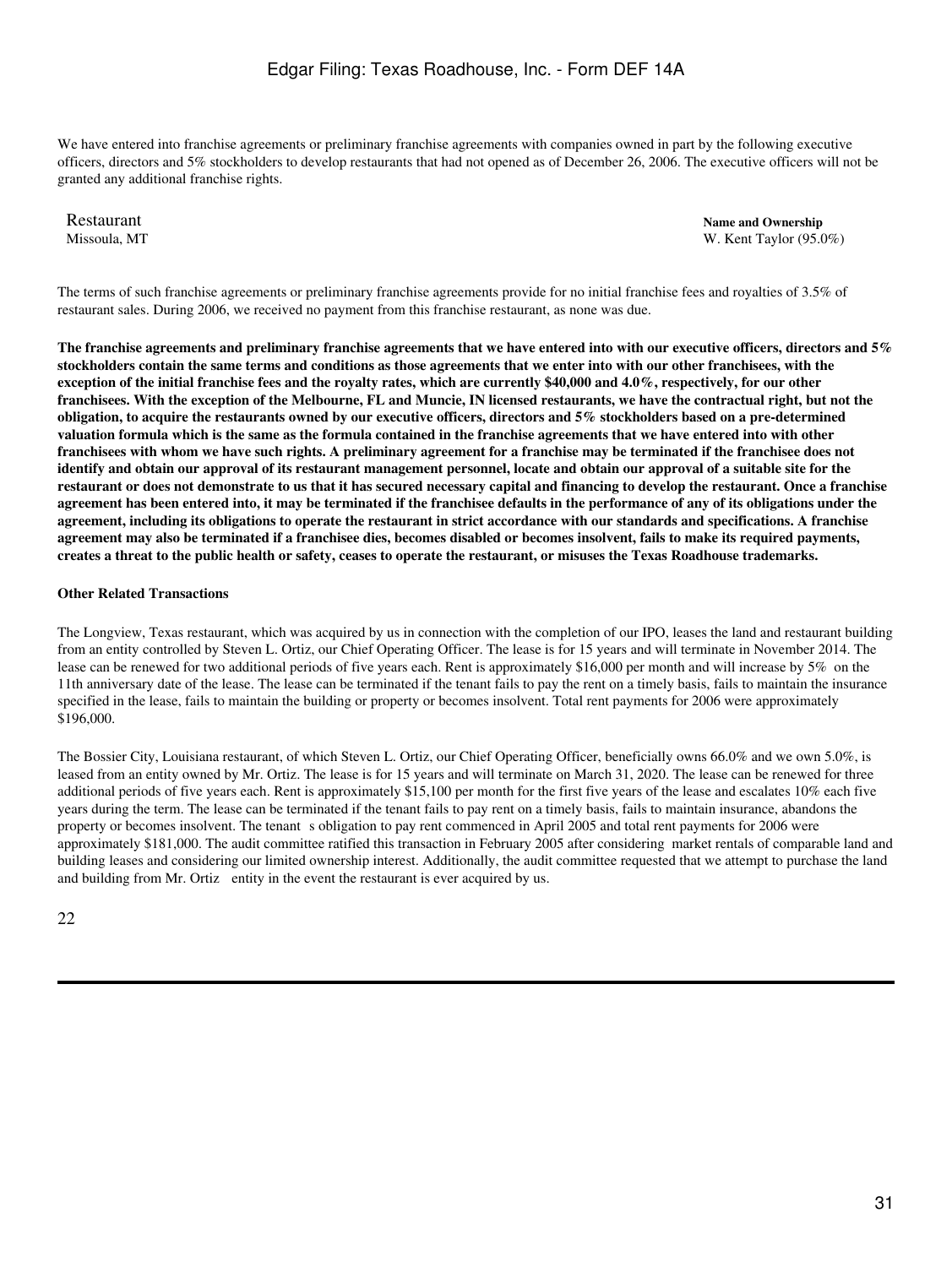We employ Juli Miller Hart, the wife of G.J. Hart, the Company s President and Chief Executive Officer, as Director of Public Relations, for which she was paid total compensation of \$159,236 for services rendered in 2006. Ms. Hart has been employed by us since 2000. She reports to W. Kent Taylor who conducts her performance reviews and determines her compensation.

We entered into real estate lease agreements for franchise restaurants located in Everett, MA, of which W. Kent Taylor beneficially owns 59.0%, Longmont, CO, of which Steven L. Ortiz owns 47.5%, and Fargo, ND, of which G.J. Hart owns 83.0% and Scott M. Colosi owns 5%, before our granting franchise rights for those restaurants. We have subsequently assigned the leases to the franchisees, but we remain contingently liable if a franchisee defaults under the terms of a lease. The Longmont lease expires in May 2014, the Everett lease expires in February 2018 and the Fargo lease expires in July 2016.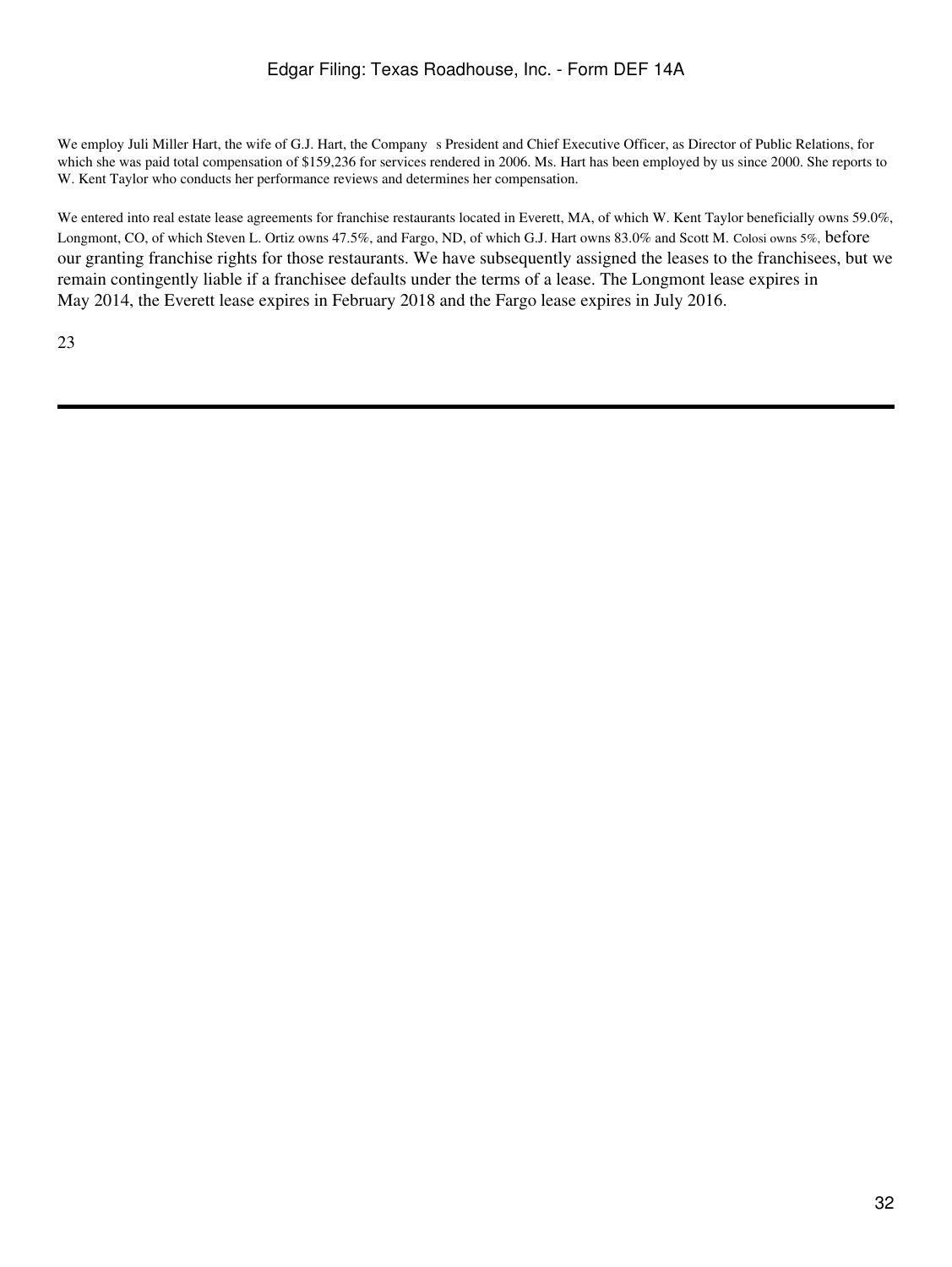#### **STOCKHOLDER PROPOSALS**

Under Rule 14a-8 promulgated under the Securities Exchange Act of 1934, stockholders may present proposals to be included in the Company proxy statement for consideration at the next annual meeting of its stockholders by submitting their proposals to the Company in a timely manner. Any such proposal must comply with Rule 14a-8.

The Company s by-laws, copies of which are available from the Company s Corporate Secretary, require stockholders who intend to propose business for consideration by stockholders at the 2008 Annual Meeting, other than stockholder proposals that are included in the proxy statement, to deliver written notice to the principal executive offices of the Company on or before December 25, 2007. This notice must include a description of the business desired to be brought before the annual meeting, the name and address of the stockholder proposing such business and of the beneficial owner, if any, on whose behalf the business is being brought, the class, series and number of shares of the Company which are beneficially owned by the stockholder and such other beneficial owner and any material interest of the stockholder and such other beneficial owner in such business. Similar requirements are set forth in the Companys by-laws with respect to stockholders desiring to nominate candidates for election as director. If a stockholder submitting a matter to be raised at the Companys next annual meeting or a candidate for election as director desires that such matter or candidate be included in the Company s proxy statement, such matter or candidate must be submitted to the Company no later than December 25, 2007.

The rules of the Securities and Exchange Commission set forth standards for what stockholder proposals the Company is required to include in a proxy statement for an annual meeting.

## **STOCKHOLDERS COMMUNICATIONS WITH THE BOARD**

Stockholders that want to communicate in writing with the Board, or specified directors individually, may send proposed communications to the Companys Corporate Secretary, Sheila C. Brown, at 6040 Dutchmans Lane, Suite 200, Louisville, Kentucky 40205. The proposed communication will be reviewed by the audit committee and the General Counsel. If the communication is appropriate and serves to advance or improve the Company or its performance, contains no objectionable material or language, is not unreasonable in length, and is directly applicable to the business of the Company, it is expected that the communication will receive favorable consideration for presentation to the Board or appropriate director(s).

#### **SECTION 16(a) BENEFICIAL OWNERSHIP REPORTING COMPLIANCE**

Section 16(a) of the Securities Exchange Act of 1934 requires the Company s directors and officers, and persons who beneficially own more than 10% of a registered class of the Companys equity securities, to file with the Securities and Exchange Commission initial reports of stock ownership and reports of changes in stock ownership and to provide the Company with copies of all such filed forms. Based solely on its review of such copies or written representations from reporting persons, the Company believes that all reports were filed on a timely basis during the fiscal year ended December 26, 2006.

#### **FORM 10-K**

The Company s Annual Report on Form 10-K for the fiscal year ended December 26, 2006, accompanies this proxy statement. The Company s Annual Report does not form any part of the material for solicitation of proxies.

**Any stockholder who wishes to obtain a copy of the Companys Annual Report on Form 10-K for its fiscal year ended December 26, 2006, which includes financial statements, and is required to be filed with the Securities and Exchange Commission, may send a written request to Sheila C. Brown, Texas Roadhouse, Inc., 6040 Dutchmans Lane, Suite 200, Louisville, Kentucky 40205.**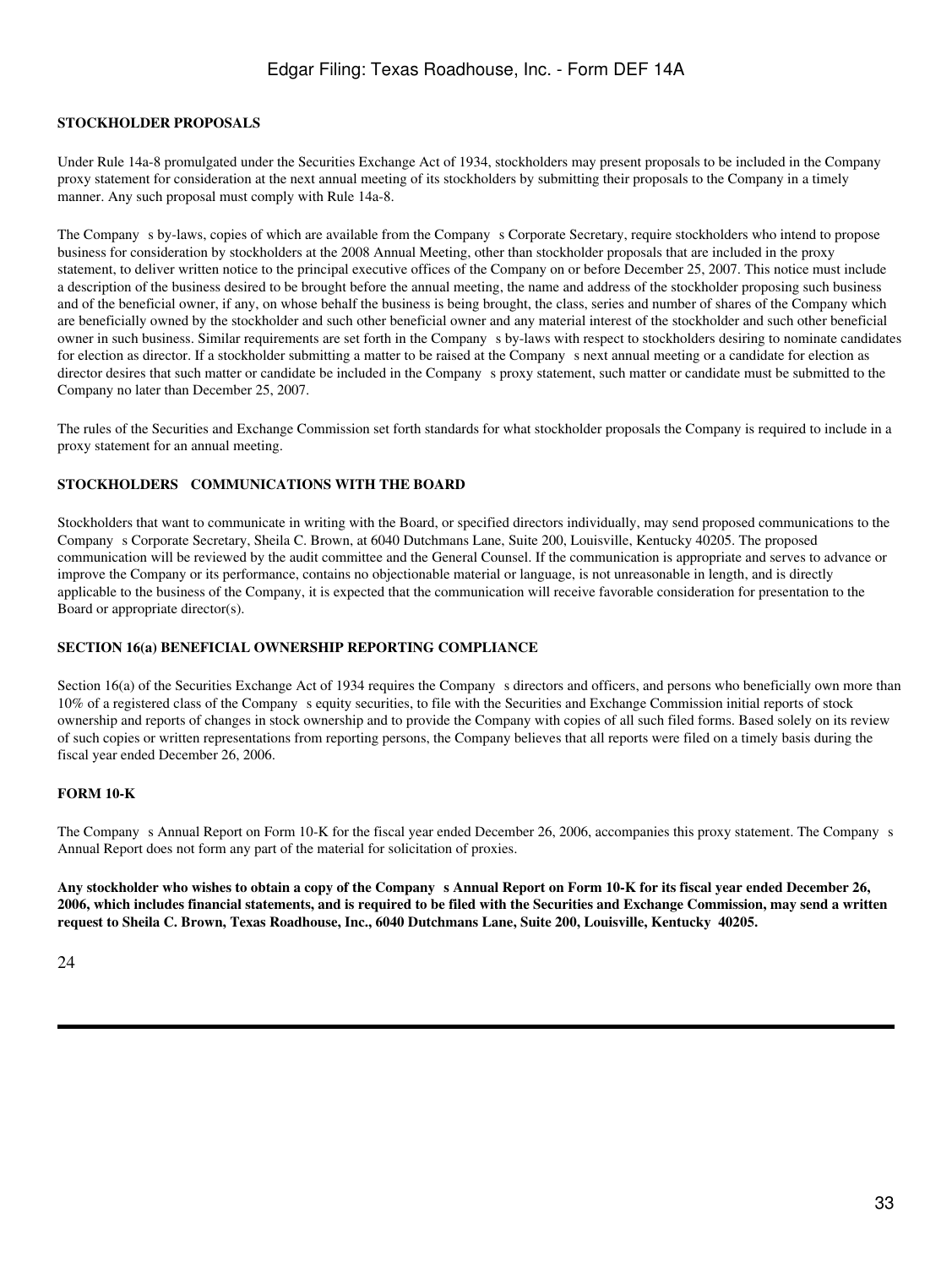#### **OTHER BUSINESS**

The Board is not aware of any other matters to be presented at the Annual Meeting other than those set forth herein and routine matters incident to the conduct of the meeting. If any other matters should properly come before the Annual Meeting or any adjournment or postponement thereof, the persons named in the proxy, or their substitutes, intend to vote on such matters in accordance with their best judgment.

By Order of the Board of Directors,

Sheila C. Brown Corporate Secretary

Louisville, Kentucky April 23, 2007

*Please vote your shares through any of the means described on the proxy card as promptly as possible, whether or not you plan to attend the Annual Meeting in person. If you do attend the Annual Meeting, you may still vote in person, since the proxy may be revoked at any time before its exercise by delivering a written revocation of the proxy to the Companys Corporate Secretary.*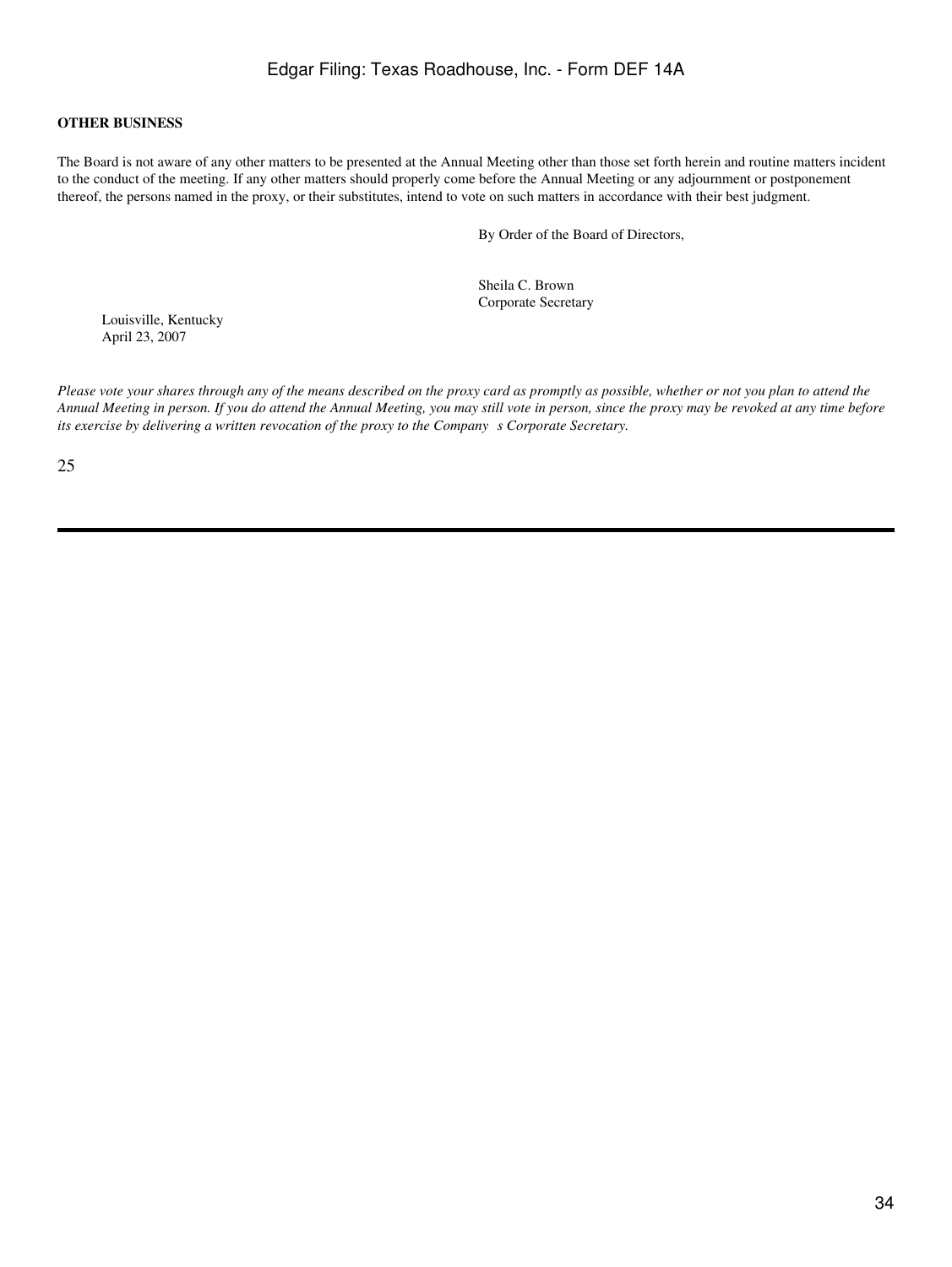## **APPENDIX A**

## **TEXAS ROADHOUSE, INC.**

#### **AUDIT COMMITTEE CHARTER**

| ı. |  |  | <b>Designation and Membership</b> |
|----|--|--|-----------------------------------|
|----|--|--|-----------------------------------|

|    | 1.1     | The Board of Directors (the Board) of Texas Roadhouse, Inc. (the Company) will appoint                                                      |
|----|---------|---------------------------------------------------------------------------------------------------------------------------------------------|
|    |         | from among its members an Audit Committee (the Committee). Committee members may                                                            |
|    |         | be removed by the Board at any time.                                                                                                        |
|    | 1.2     | The Committee will consist of at least three directors. Each Committee member shall be                                                      |
|    |         | determined by the Board to be independent as that term is defined under the listing                                                         |
|    |         | standards of the the NASDAQ Stock Market LLC (NASDAQ) and shall meet the criteria                                                           |
|    |         | for independence under the Sarbanes-Oxley Act of 2002 and the rules adopted by the                                                          |
|    |         | Securities and Exchange Commission (the SEC). Committee members shall be generally                                                          |
|    |         | knowledgeable in financial and auditing matters, and at least one member shall be an audit                                                  |
|    |         | committee financial expert as defined under the rules of the SEC and NASDAQ.                                                                |
|    | 1.3     | The Board will designate one Committee member to serve as Chairman of the Committee.                                                        |
| 2. | Purpose |                                                                                                                                             |
|    |         | The primary purpose of the Committee is to assist the Board in fulfilling its oversight responsibility relating to (i) the integrity of the |

 The primary purpose of the Committee is to assist the Board in fulfilling its oversight responsibility relating to (i) the integrity of the company s financial statements, (ii) the Company s compliance with legal and regulatory requirements, (iii) the independence and performance of the Company s internal and external auditors and (iv) the Company s internal controls and financial reporting practices. In addition, the Committee will maintain open lines of communication among the Board, management and the Company s independent auditors on these matters.

#### **3. Authority**

|       | Authority                           |                                                                                                                                                                                                                                                                                                               |
|-------|-------------------------------------|---------------------------------------------------------------------------------------------------------------------------------------------------------------------------------------------------------------------------------------------------------------------------------------------------------------|
|       | The Committee has the authority to: |                                                                                                                                                                                                                                                                                                               |
|       | 3.1                                 | Appoint, retain, compensate, oversee, evaluate and terminate the independent auditor and to<br>approve all audit engagement fees and terms.                                                                                                                                                                   |
|       | 3.2                                 | Consult with, retain and terminate legal, accounting and other experts as it believes are<br>necessary in order to perform its oversight function, such authority to include the funds<br>required to engage such advisors along with any administrative assistance to conduct the<br>Committee s activities. |
|       | 3.3                                 | Conduct or authorize investigations into any matters within the scope of its responsibility.                                                                                                                                                                                                                  |
|       | 3.4                                 | Meet with and seek any information from any Company officer, employee, outside counsel,<br>or the independent auditor, all of whom are directed to cooperate with the Committee and<br>its consultants.                                                                                                       |
|       | 3.5                                 | Review and provide direction to management regarding the appointment, performance, and<br>replacement of the Director of Internal Audit (or anyone of equivalent job function or<br>responsibility without regard to title).                                                                                  |
| $A-1$ |                                     |                                                                                                                                                                                                                                                                                                               |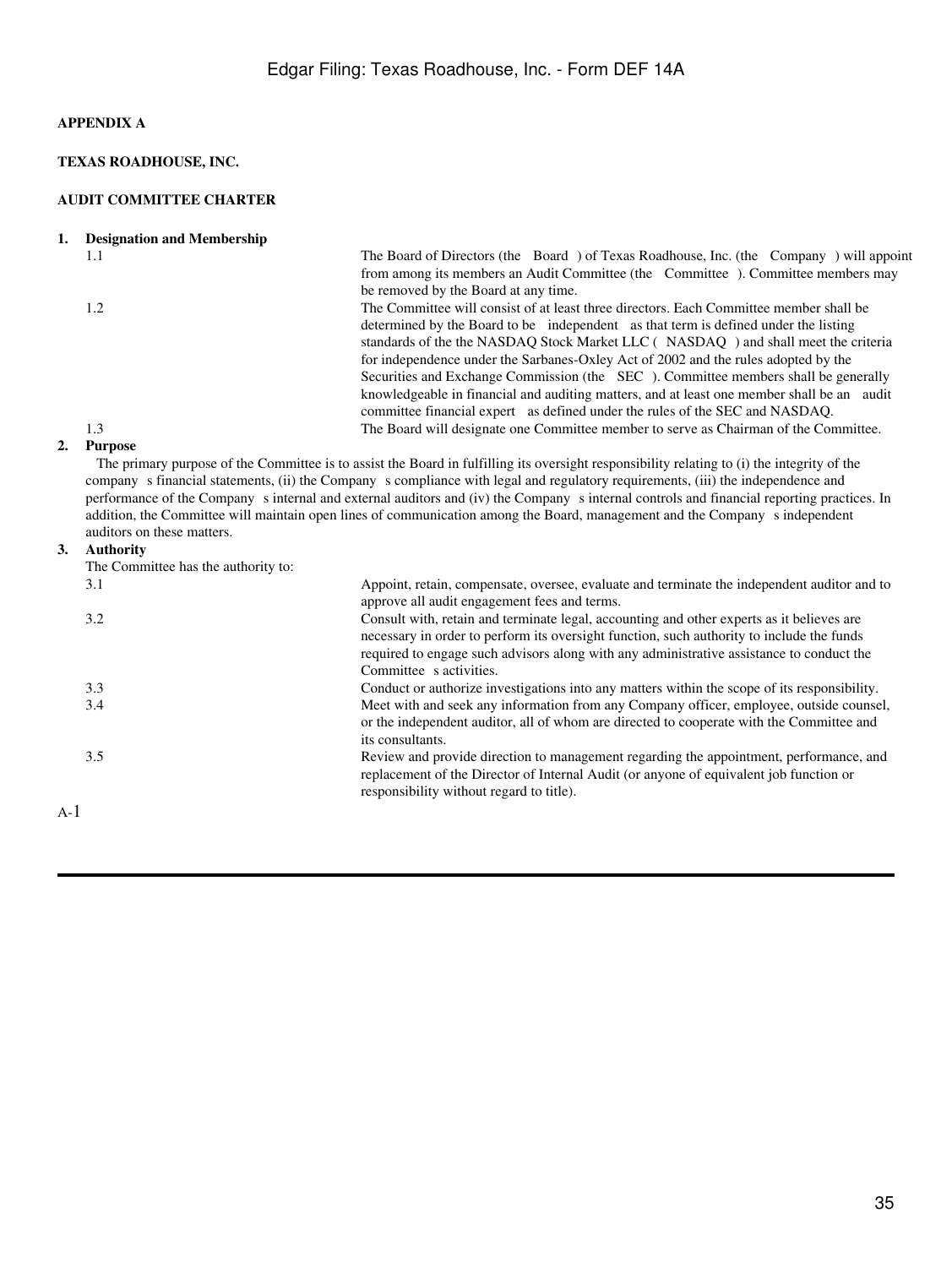# **4. Duties and Responsibilities**

| 4.1   | Meet at least four times annually or more frequently as it deems necessary or advisable. The                                                                                             |
|-------|------------------------------------------------------------------------------------------------------------------------------------------------------------------------------------------|
|       | Committee shall maintain minutes or other records of its meetings and activities. Without<br>limiting the Committee s authority under section 3.4, the Committee shall meet periodically |
|       | by itself, with selected Company officers, with the internal auditors, and/or with the                                                                                                   |
|       | independent auditors in separate executive sessions.                                                                                                                                     |
| 4.2   | Report its activities to the full Board on a regular basis.                                                                                                                              |
| 4.3   | Oversee the performance of the Company s internal audit function and the independent                                                                                                     |
|       | auditor.                                                                                                                                                                                 |
| 4.4   | Establish procedures for the receipt, retention and treatment of complaints about                                                                                                        |
|       | accounting, internal accounting controls or auditing matters, as well as for confidential,                                                                                               |
|       | anonymous submissions by Company employees of concerns regarding questionable                                                                                                            |
|       | accounting or auditing matters.                                                                                                                                                          |
| 4.5   | Appoint, retain, compensate, evaluate and, as it deems necessary or advisable, terminate the                                                                                             |
|       | independent auditor.                                                                                                                                                                     |
| 4.6   | Approve all audit engagement fees and terms.                                                                                                                                             |
| 4.7   | Pre-approve and adopt policies governing pre-approval of all audit and permissible                                                                                                       |
|       | non-audit services to be provided by the independent auditor.                                                                                                                            |
| 4.8   | Review and discuss with the independent auditor its statement delineating all relationships                                                                                              |
| 4.9   | between it and the Company, and assess the independence of the independent auditor.<br>Discuss with the independent auditor all critical accounting policies, alternative treatments     |
|       | of financial information within generally accepted accounting principles discussed with                                                                                                  |
|       | management, the ramifications of the use of alternative treatments and the independent                                                                                                   |
|       | auditors preferred treatment, and any other material written communications between the                                                                                                  |
|       | independent auditor and management.                                                                                                                                                      |
| 4.10  | Review and discuss with management and the independent auditor the Company s annual                                                                                                      |
|       | and quarterly financial statements. The Committee shall also discuss with the independent                                                                                                |
|       | auditors its judgment about the quality, not just the acceptability, of significant accounting                                                                                           |
|       | principles, accounting changes and underlying estimates.                                                                                                                                 |
| 4.11  | Review and discuss with management and the independent auditors the effect of regulatory                                                                                                 |
|       | and accounting initiatives as well as off-balance sheet structures on the Company s financial                                                                                            |
|       | statements.                                                                                                                                                                              |
| 4.12  | Review with management and the independent auditors of any correspondence with                                                                                                           |
|       | regulators or governmental agencies and any employee complaints or published reports                                                                                                     |
|       | which raise material issues regarding the Company s financial statements or accounting                                                                                                   |
|       | policies.                                                                                                                                                                                |
| 4.13  | Review with the Company s legal counsel matters that may have a material impact on the<br>financial statements, the Company s compliance policies and any material reports or            |
|       | inquiries received from regulators or government agencies.                                                                                                                               |
| 4.14  | Review the Company s earnings press releases.                                                                                                                                            |
| 4.15  | Resolve disagreements between management and the independent auditor.                                                                                                                    |
| $A-2$ |                                                                                                                                                                                          |
|       |                                                                                                                                                                                          |
|       |                                                                                                                                                                                          |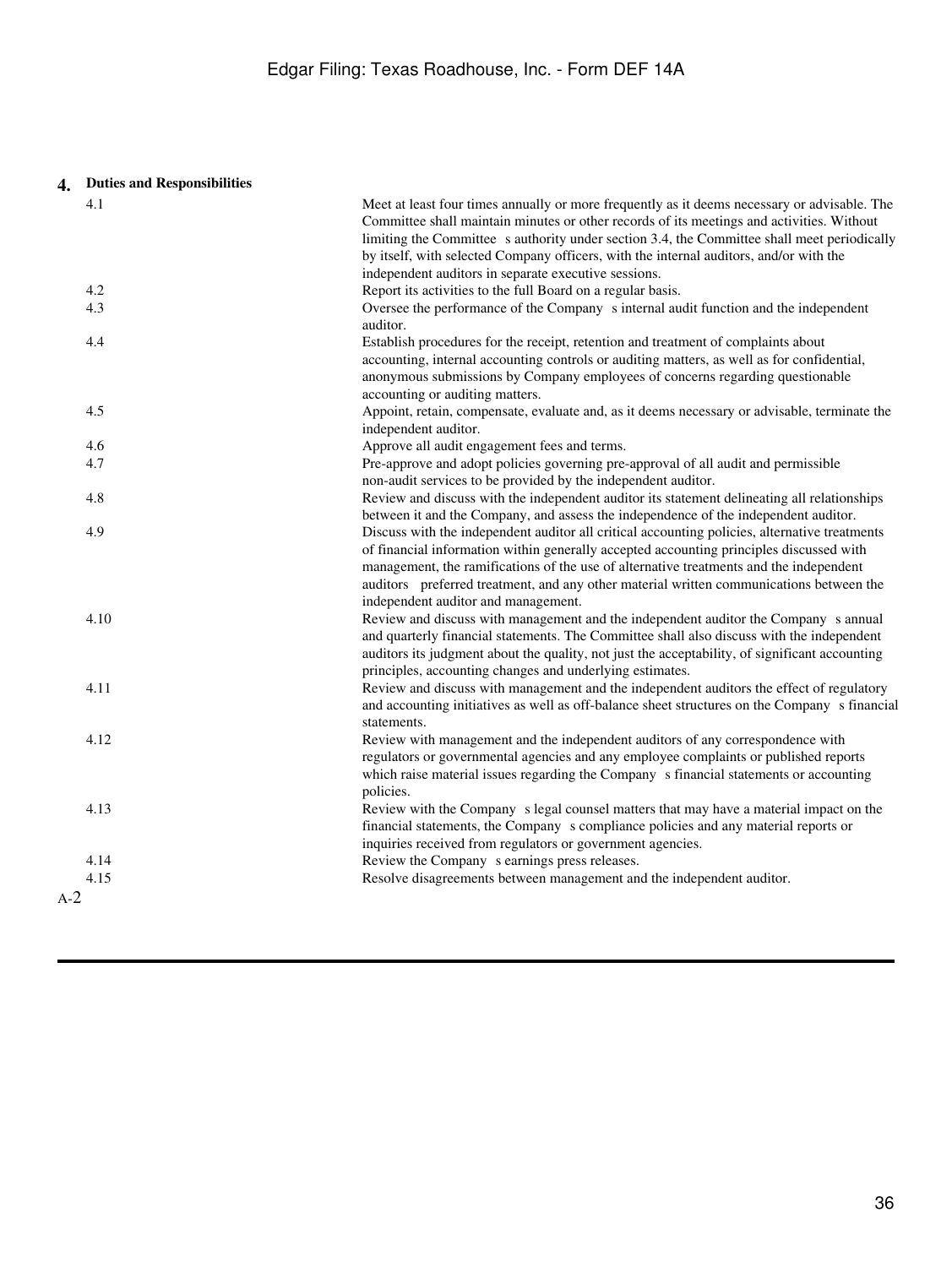- 4.16 Review disclosures made by the Chief Executive Officer and Chief Financial Officer regarding the design or operation of internal controls and any fraud that involves management or other employees who have a significant role in the Company s internal controls.
- 4.17 Review any required management reports on internal control over financial reporting and any related attestations by the independent auditors.
- 4.18 Discuss with the independent auditor all matters required to be discussed under generally accepted auditing standards, including the scope and results of their audit of the Companys consolidated financial statements.
- 4.19 Review with the independent auditors any problems or difficulties the accountants may have encountered and any management letter provided by the accountants and the Companys response to that letter. Such review shall include (i) any difficulties encountered in the course of the audit work, including any restrictions on scope of activities or access to required information, and any disagreements with management, and (ii) any changes required in the planned scope of the internal audit.
- 4.20 Discuss with management the development and selection of any critical accounting policies, and the Companys related disclosures under Management s Discussion and Analysis of Financial Condition and Results of Operations in the Company s reports filed with the SEC.
- 4.21 Prepare the report that is required to be included in the Companys annual proxy statement.
- 4.22 Annually review and assess the adequacy of this Charter and recommend to the Board any proposed changes to this Charter.
- 4.23 Review and approve any related party transactions, as defined under Regulation S-K Item 404, not otherwise approved by an independent committee of the Board.
- 4.24 Discuss risk assessment and risk management policies.
- 4.25 Review the internal audit function of the Company, including: the independence, competence, staffing adequacy, and authority of the function; the ability of the function to raise issues to the appropriate level of authority; and the reporting relationships among the internal auditor, financial management and the Committee.
- 4.26 Review the proposed internal audit plans for the coming year and the progress against such plans.
- 4.27 Review on at least an annual basis a summary of significant comments from completed internal audits.
- 4.28 Review and provide direction to management regarding the appointment, performance, and replacement of the Director of Internal Audit (or anyone of equivalent job function or responsibility without regard to title).
- 4.29 Review the Companys conformity with its Code of Conduct and review annual compliance solicitation of the Code.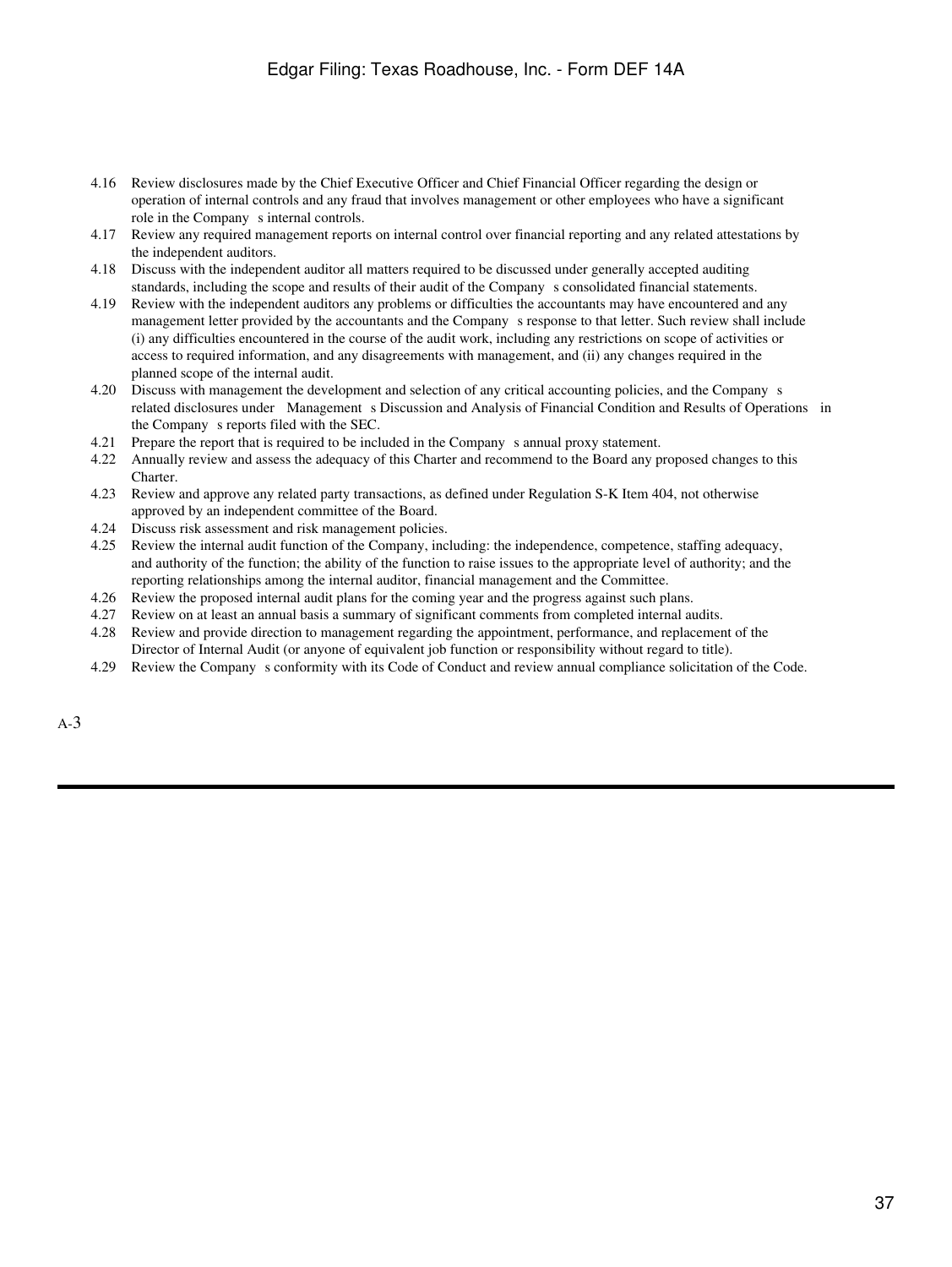#### **TEXAS ROADHOUSE, INC.**

c/o National City Bank Shareholder Services Operations Locator 5352 P. O. Box 94509 Cleveland, OH 44101-4509

### **VOTE BY TELEPHONE**

Have your proxy card available when you call the **Toll-Free Number 1-888-693-8683** using a touch-tone phone and follow the simple instructions to record your vote.

#### **VOTE BY INTERNET**

Have your proxy card available when you access the website **www.cesvote.com** and follow the simple instructions presented to record your vote.

#### **VOTE BY MAIL**

Please mark, sign and date your proxy card and return it in the **postage-paid envelope** provided or return to: National City Bank, P.O. Box 535300, Pittsburgh, PA 15253.

**Vote by Telephone** Call **Toll-Free** using a Touch-Tone phone: **1-888-693-8683**

**Vote by Internet** Access the **website** and cast your vote: **www.cesvote.com**

**Vote by Mail** Return your proxy in the **postage-paid** envelope provided.

**Vote 24 hours a day, 7 days a week!**

**If you vote by telephone or Internet, please do not send your proxy by mail.**

è

**If voting by mail, Proxy must be signed and dated below.**

**ê Please fold and detach card at perforation before mailing. ê**

. .. . . . . . . . . . . . . . . . . . . . . . . . . . . . . . . . . . . . . . . . .. . . . . . . . . . . . . . . . . . . . . . . .

## **TEXAS ROADHOUSE, INC. PROXY**

## **THIS PROXY IS SOLICITED ON BEHALF OF THE BOARD OF DIRECTORS.**

The undersigned hereby appoints Steven L. Ortiz and Scott M. Colosi, or either of them, with full powers of substitution, to act as proxy or proxies for the undersigned to vote all shares of Common Stock of Texas Roadhouse, Inc. (the Company) that the undersigned is entitled to vote at the Annual Meeting of Stockholders (the Meeting) to be held on May 24, 2007, and at any and all adjournments thereof, as indicated on the reverse.

Dated:  $, 2007$ 

Signature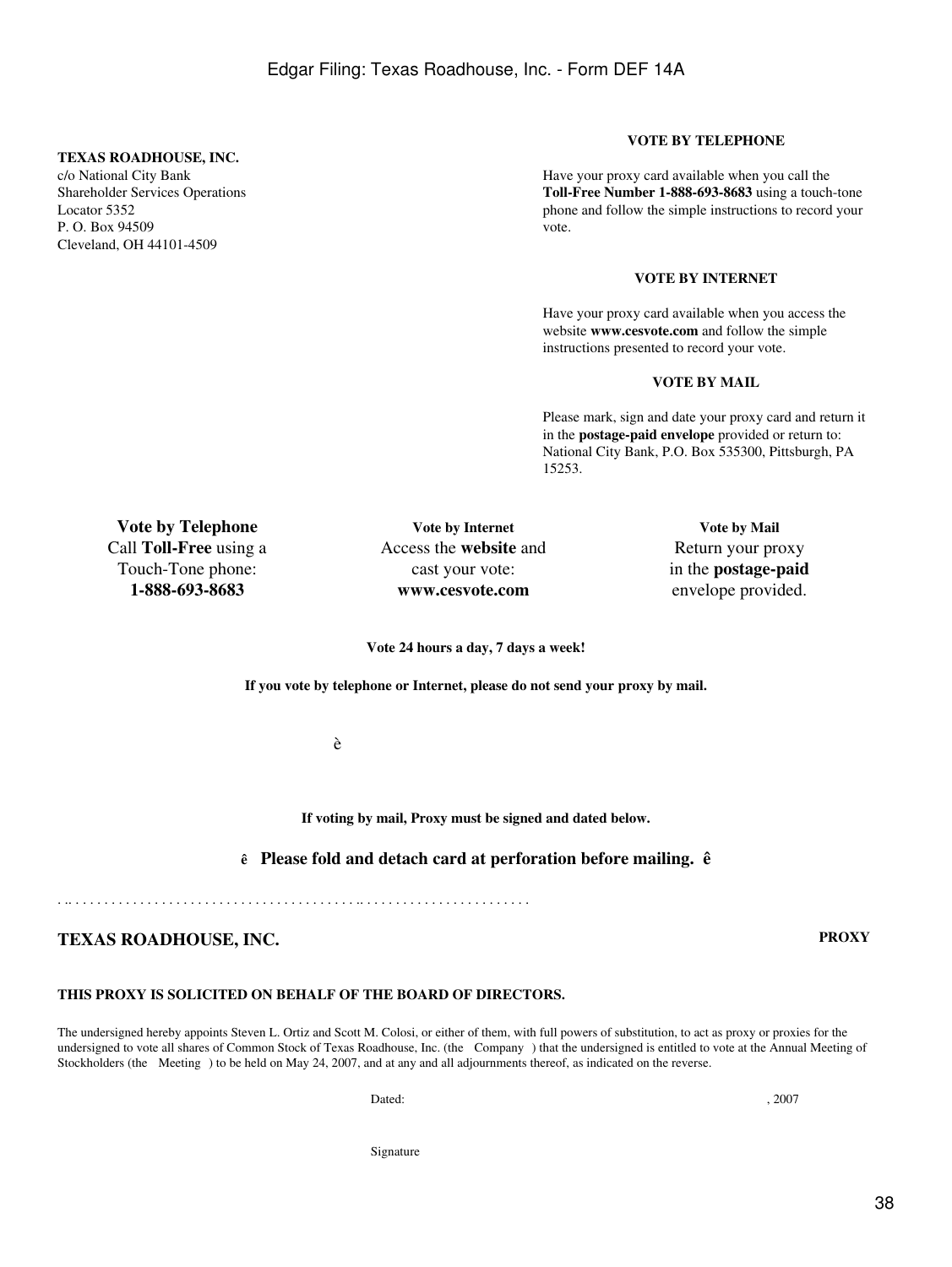Signature if held jointly

Please sign exactly as your name appears above on this card. When signing as attorney, executor, administrator, trustee or guardian, please give your full title. If shares are held jointly, each holder should sign.

### **PLEASE PROMPTLY COMPLETE, DATE, SIGN AND MAIL THIS PROXY IN THE ENCLOSED POSTAGE-PAID ENVELOPE**